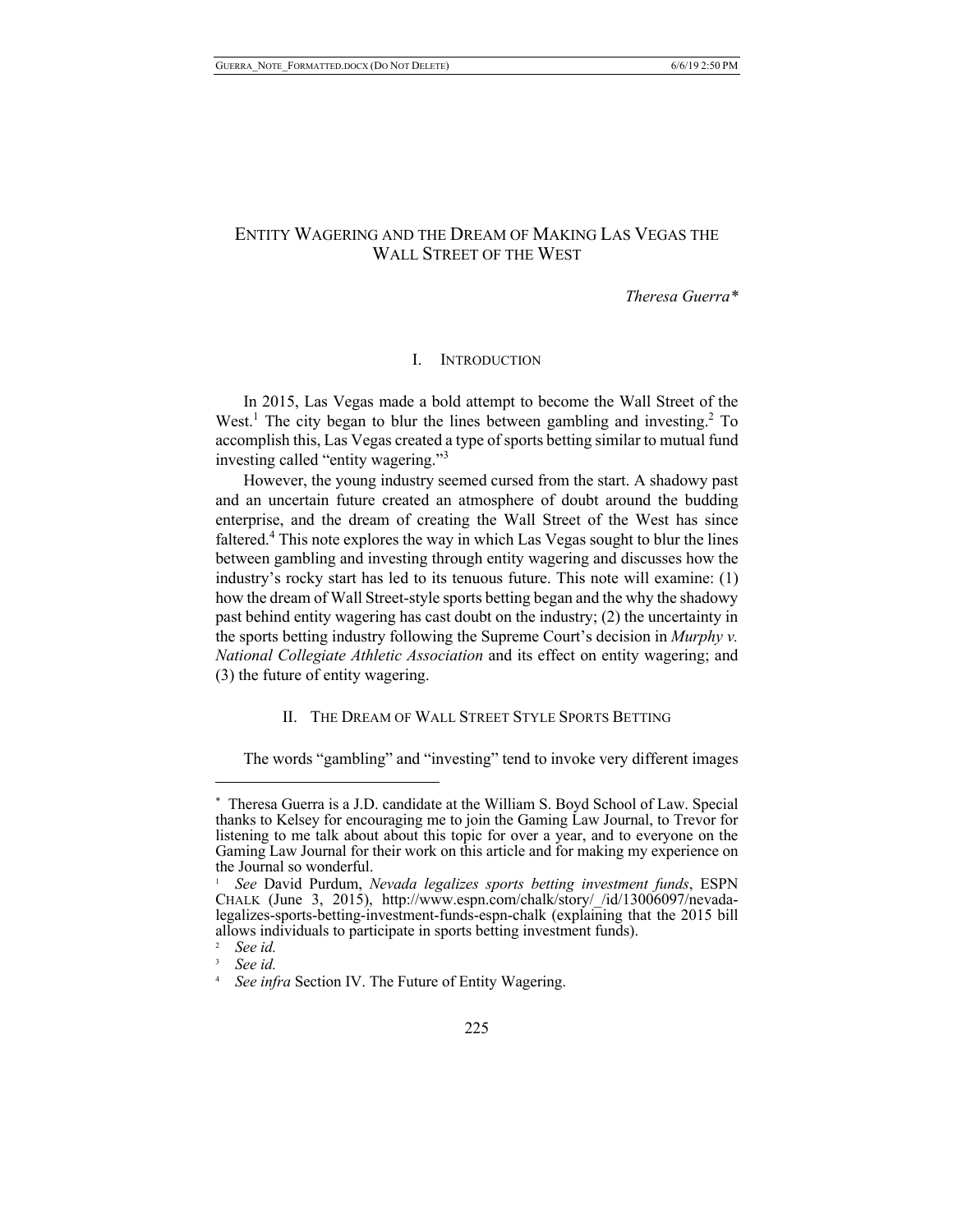in people's minds.<sup>5</sup> Mention gambling to someone and they may think of dinging slot machines and cigarette-smoke-scented hallways.<sup>6</sup> They may envision poker players, dressed in a colorful array, some adorned with sunglasses, others concealed by hoodies, clicking chips around the edges of a poker table.<sup>7</sup> Or maybe they envision a sportsbook, packed with fans drinking beer and proudly wearing their favorite team's colors.<sup>8</sup>

On the other end of the spectrum, the word "investing" may conjure up images of the New York Stock Exchange, with the ringing bell and bustle of somber-faced people in business suits.<sup>9</sup> The stark contrast between the image of a gambler and the image of an investor is a welcome one for Wall Street executives, to whom "gambling" is a dirty word.<sup>10</sup> Many executives appreciate the distinction between "the sober, serious profession of investing" and "the irresponsible, impulsive act of betting."<sup>11</sup>

Las Vegas, however, blurred the distinction between "gambling" and "investing" by passing Senate Bill 443, which Nevada Governor Brian Sandoval signed into law in  $2015$ .<sup>12</sup> Senate Bill 443 legalized sports betting investment funds operated by Nevada entities.<sup>13</sup> The bill also legalized the participation in these investment funds by out-of-state residents.<sup>14</sup> The practice was dubbed "entity wagering" because entities, rather than individuals, place bets.<sup>15</sup> The

<sup>5</sup> *See, e.g.*, Michael Kaplan, *Wall Street Firm Uses Algorithms To Make Sports Betting Like Stock Trading*, WIRED (Nov. 11, 2010, 12:00 PM), https://www.wired .com/2010/11/ff\_midas/.

<sup>6</sup> *See, e.g.*, Things to do in Las Vegas, *Rio casino floor, Las Vegas*, YOUTUBE (May 5, 2017), https://www.youtube.com/watch?v=vvOKxDbKWPw (showing a busy casino floor with flashing slot machine lights and other gaming screens).

<sup>7</sup> *See, e.g.*, PokerBestVideos, *Sensational FINAL TABLE World Poker Tour 5 Diamons.High class Poker.*, YOUTUBE (Nov. 17, 2012), https://www.youtube.com/ watch?v=gD-FQBpT2o0 at 2:42-4:46.

<sup>8</sup> *See, e.g.*, KTNV Channel 13 Las Vegas, *Big crowds expected at Las Vegas sports books for March Madness*, YOUTUBE (Mar. 19, 2015), https://www.youtube.com/ watch?v=XXdUDhnS2Rk at 0:20-0:24.

<sup>9</sup> *See, e.g.*, WWE, *John Cena rings The Closing Bell at the New York Stock Exchange*, YOUTUBE (Apr. 5, 2013), https://www.youtube.com/watch?v=huMhEuq 2Wm0 (showing WWE wrestler ringing the closing bell and being interviewed amid men and women dressed in suits).

<sup>10</sup> *See* Kaplan, *supra* note 5.

 $\frac{11}{12}$  *Id.* 

<sup>12</sup> Will Green, *Nevada Governor Signs Bill Legalizing Sports Betting Investment Funds*, SPORTS ILLUSTRATED (June 3, 2015), https://www.si.com/more-sports/2015/ 06/03/nevada-sports-wagering-governor-sandoval-legalizes-sports-betting- investment-funds.

<sup>13</sup> *Id.*

<sup>14</sup> *Id.*

<sup>15</sup> *See, e.g.*, *id.*. *See also* Will Green, *SEC Subpoenas Nevada Entity Wagering Funds For Information*, LEGAL SPORTS REP. (Nov. 9, 2016, 8:28 AM), https://www. legalsportsreport.com/12049/sec-subpoenas-nevada-entity-wagering-funds-for- information/.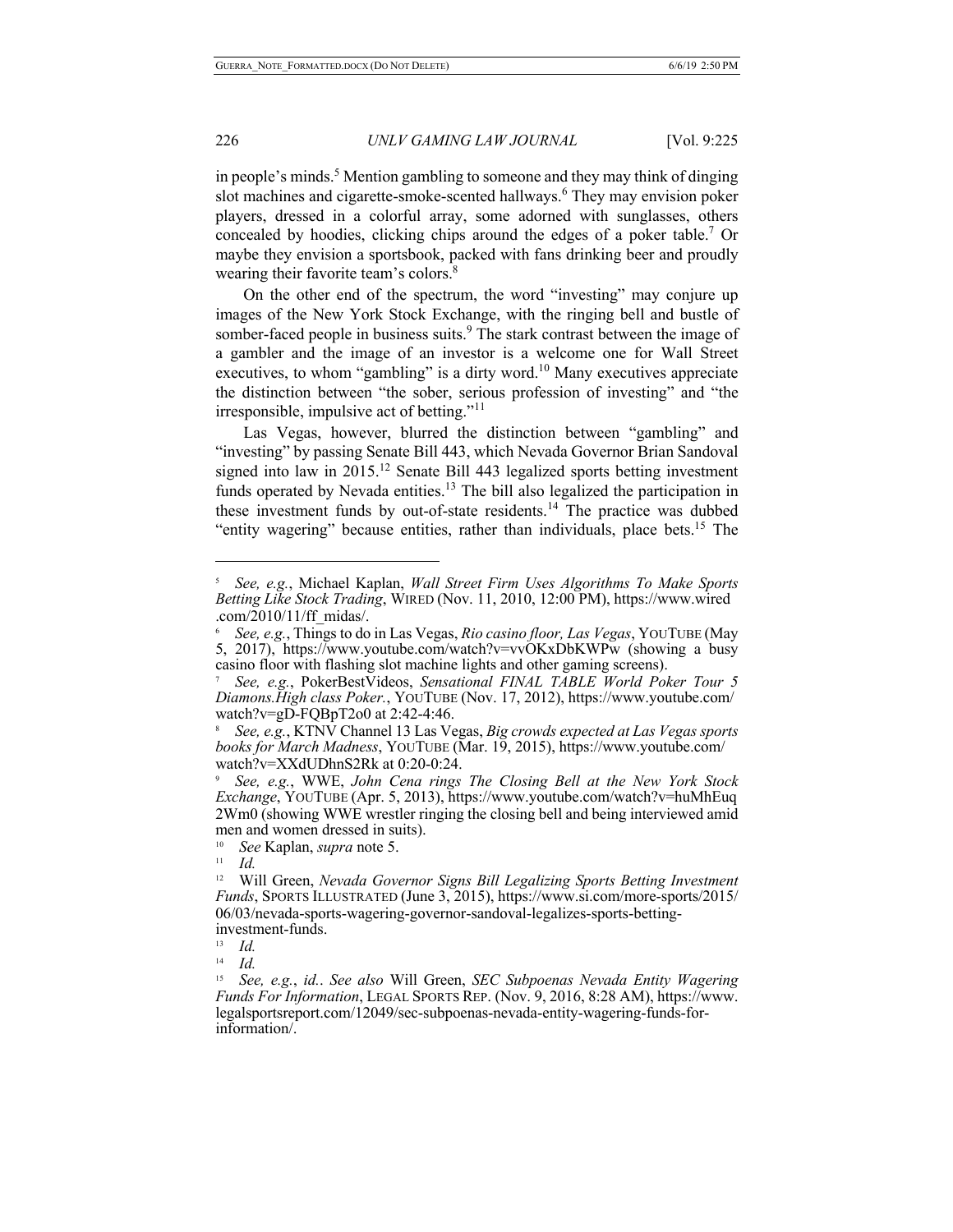emergence of this new style of betting initially caused quite a stir. In 2016, the Las Vegas Review-Journal called entity betting the "next big wave in wagering<sup>"16</sup> and noted the interest that investors and entities alike initially showed in engaging with the new market.<sup>17</sup>

The budding entity wagering industry worked to make the dream of Wall Street-style betting a reality by replacing the words "sports betting" and "gambler" with "mutual fund" and "investor."<sup>18</sup> The raucous sports betting crowd was joined by professionals hoping to establish themselves as the Wall Street executives of the West.<sup>19</sup> And it all began with one no-nonsense Wall Street executive, Wall Street's finest technology, and one of the United States' largest illegal gambling rings. $^{20}$ 

#### *A. The Emergence of Cantor Gaming*

"We've got a story about Wall Street guys trying to act like gamblers, gamblers trying to act like Wall Street guys and a cop from New York City trying to figure out just where all those bags of cash were going.<sup>"21</sup> So begins the story of Cantor Gaming, as told by Keith Romer, reporter and host of NPR's "Planet Money" podcast.<sup>22</sup> Yet the story of Cantor Gaming is also the story of how entity wagering began in Las Vegas, and one reason why it may be faltering.<sup>23</sup>

Cantor Gaming, when it emerged on the Las Vegas scene, was not a typical sportsbook.<sup>24</sup> Cantor Gaming, now known as CG Technology, was the sports betting branch and affiliate of Wall Street firm Cantor Fitzgerald.<sup>25</sup> The affiliate

<sup>16</sup> *See, e.g.*, Matt Youmans, *Entity betting could be next big wave in Nevada wagering*, LAS VEGAS REV.-J., (May 13, 2016, 12:22 AM), https://www.review journal.com/sports/betting/entity-betting-could-be-next-big-wave-in-nevada- wagering/.

<sup>17</sup> *Id.*

<sup>18</sup> *See id.*

<sup>19</sup> *See, e.g.*, *id.* (Ken Murphy, founder of Nevada Sports Investment fund, described entity wagering as "very similar to a Wall Street exchange.").

<sup>20</sup> *See* Planet Money, *Episode 746: Wall Street Goes To Vegas*, NPR (Jan. 6, 2017, 4:30 PM), https://www.npr.org/templates/transcript/transcript.php?storyId=508588 660 [hereinafter Planet Money].

 $\frac{21}{22}$  *Id.* 

<sup>&</sup>lt;sup>22</sup> *See id.*<br><sup>23</sup> *See G*1</sub>

<sup>23</sup> *See* Glenn Greene, *Entity wagering may quickly become a thing of the past in Nevada*, OFF SHORE GAMING ASS'N (Mar. 1, 2018, 2:18 PM), http://www.osga.com/ online\_gaming\_articles.php?Entity-wagering-may-quickly-become-a-thing-of-thepast-in-Nevada-20822.

<sup>24</sup> *See* Liz Benston, *Technology is king at the M Resorts sports book*, LAS VEGAS SUN (Mar. 20, 2010, 2:01 AM), https://lasvegassun.com/news/2010/mar/20/tech nology-new-king/.

<sup>&</sup>lt;sup>25</sup> David Purdum, *CG Technology fined \$22.5M by U.S. for role in illegal scheme,* ESPN (Oct. 3, 2016), http://www.espn.com/chalk/story/\_/id/17707481/las-vegassportsbook-cg-technology-was-fined-225m-illegal-gambling-mone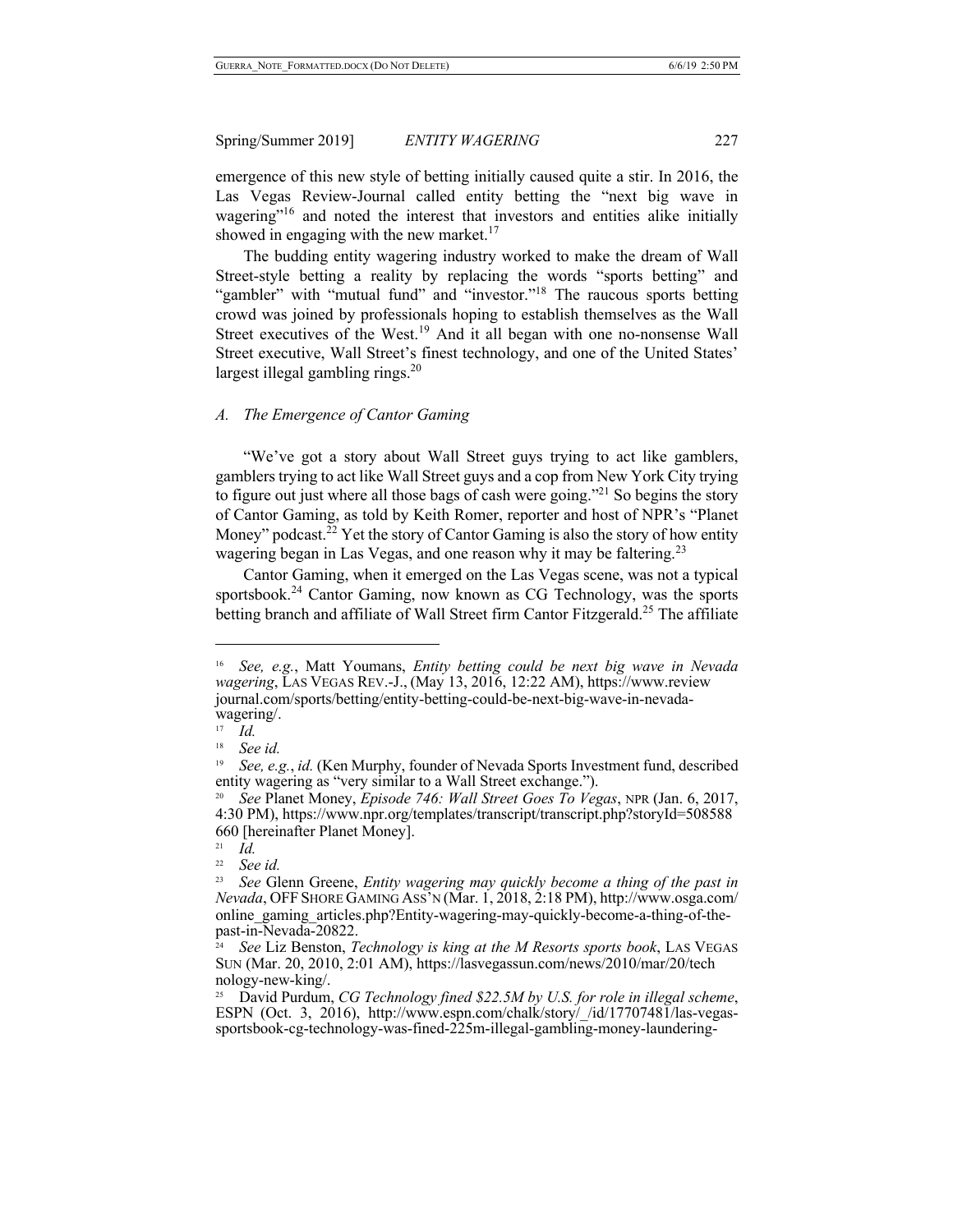was started by Cantor Fitzgerald CEO, Lee Amaitis, who was not the typical Wall Street executive.<sup>26</sup>

Unlike most Wall Street executives, Amaitis was not afraid to blur the lines between gambling and investing.<sup>27</sup> In an interview with David Schwartz, the Director for Gaming Research at the University of Nevada, Las Vegas, Amaitis explained how he transitioned between careers in horse training, trading, and eventually gaming: "I was enamored with the horseracing industry. I used to cut my classes. . .and go to Aqueduct, the racetrack, to catch the last few races every day. Then I got sort of interested about the whole pageantry and excitement of horseracing."<sup>28</sup>

After graduating high school, Amaitis went straight to working at the horse racetrack, where he spent ten years working his way up from hot-walker – someone who cools the horses down when they leave the track – to trainer and racing official.<sup>29</sup> No stranger to moving up in a new industry, Amaitis made a career change in  $1977<sup>30</sup>$  He began working on Wall Street as a clerk in a back office, eventually becoming a broker, manager, and then an executive before ending up at Cantor Fitzgerald as one of its chief executive officers.<sup>31</sup> Amaitis then moved to London to run Cantor Fitzgerald's European and Asian operations.32

In the United Kingdom, however, the lines between investor and gambler are considerably less sharp than they are in the United States.<sup>33</sup> According to Amaitis, "the bookmaking industry in England is legal, and it's very highly regarded. . .Bookmakers are treated like bankers[.]"34 The lack of stigma attached to the sports betting industry, and to gambling as a whole, allowed the United Kingdom to legalize arcade games, betting, bingo games, casino games, lotteries, and gaming machines.<sup>35</sup> The United Kingdom has also legalized online gambling.36

 $\overline{a}$ 

<sup>32</sup>*Id.* at 5:09–5:40. 33 *See id.* at 6:00–6:15.

scheme.<br> $\frac{26}{36}$ 

<sup>26</sup>*See* Planet Money, *supra* note 20. 27 *See id.* 

David G. Schwartz, *Podcast w/ Lee Amaitis Is Up*, UNLV GAMING PODCAST #27, https://www.dgschwartz.com/2011/02/23/podcast-w-lee-amaitis-is-up/, at 1:30–2:00, 1:01–1:20 (last visited Apr. 11, 2019).

<sup>29</sup> *Id.* at 1:30–2:10.

<sup>30</sup> *Id.* at 2:13–2:22.

<sup>31</sup> *Id.* at 3:18–3:42.

 $\frac{34}{35}$  *Id.* 

<sup>35</sup> *See id.*; *What is gambling?*, GAMBLING COMMISSION, http://www.gamblingcom mission.gov.uk/for-the-public/What-is-gambling.aspx (last visited Jan. 12, 2019); Martin Rogers & Kim Hjelmgaard, *What the U.S. can learn about legalized sports betting from the U.K.*, USA Today (Jun. 6, 2018, 8:01 AM), https://www.usatoday .com/story/sports/2018/06/06/sports-betting-what-u-s-can-learn-legalization-u- k/664382002/.

<sup>36</sup> GAMBLING COMMISSION, *supra* note 35.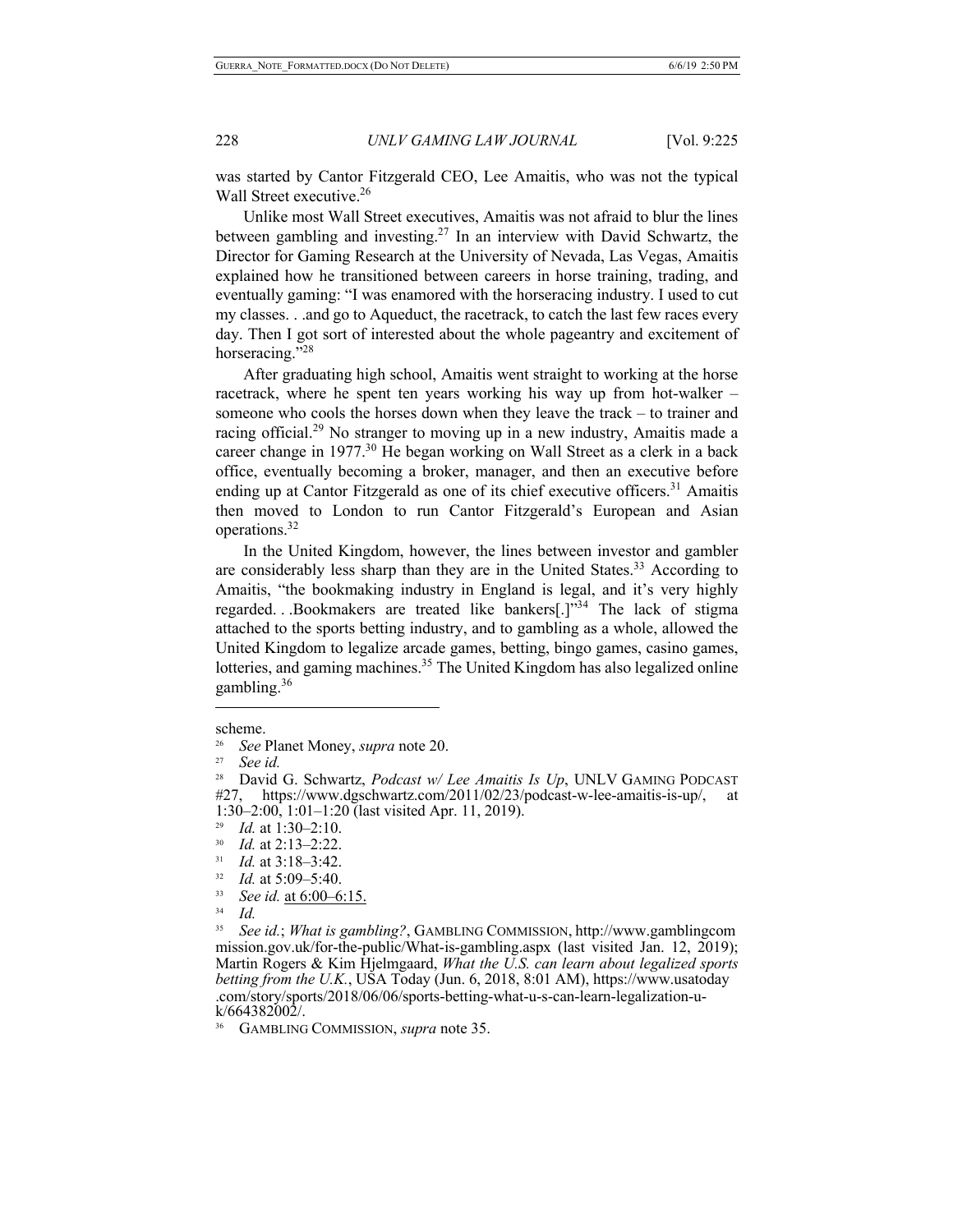The United Kingdom's laissez faire attitude toward gambling—particularly online gambling—gave Cantor Fitzgerald the opportunity to develop and test its spread-betting technologies and its own online casino games.<sup>37</sup> Cantor Fitzgerald utilized its technology to offer bookmaking services in the financial markets, allowing people to bet both on sports and on the changes in financial markets.<sup>38</sup> Cantor Fitzgerald's experiences in foreign markets and the technology it developed as a result served as a springboard for Cantor Gaming's arrival on the Las Vegas scene.<sup>39</sup>

## *B. Cantor Gaming Comes to Vegas*

Technology is what helped Cantor Gaming get its foot in the door in Las Vegas.<sup>40</sup> Nevada Assembly Bill 466, initially introduced in 2001, authorized the Nevada Gaming Commission ("the Commission") to adopt interactive gaming regulations with the advice and assistance of the Nevada Gaming Control Board ("the Board").<sup>41</sup> While this bill did not legalize online gambling, it laid the groundwork for internet gambling if it were to ever become legal.<sup>42</sup> Specifically, Assembly Bill 466 established that the Commission may adopt regulations governing the licensing and operations of internet style gaming if it finds that:

Interactive gaming can be operated in compliance with all applicable laws;

Interactive gaming systems are secure and reliable, and provide reasonable assurance that players will be of lawful age and communicating only from jurisdictions where it is lawful to make such communications; and

The regulations are consistent with Nevada's public policy concerning gaming set forth in NRS 463.0129.<sup>43</sup>

The Commission sought input on these enabling provisions from Nevada Gaming Control Board staff, representatives from the gaming industry, computer hardware and software manufacturers and providers, testing laboratories, gaming attorneys, and the Department of Justice ("the DOJ").<sup>44</sup> The response by the DOJ, however, did not inspire confidence in companies wishing to pursue online gaming.45 In its publicized response, the DOJ informed the Commission and the

<sup>&</sup>lt;sup>37</sup> Schwartz, *supra* note 28 at 6:00–8:03, 9:00–9:36.<br> *Id.* at 6:00–:01.<br>
<sup>39</sup> See id. at 6:00–13:08.<br>
<sup>40</sup> See Benston, *supra* note 24.<br>
<sup>41</sup> Jennifer L. Carleton & Dennis Daly, *Internet Gaming in Nevada, New Jersey Delaware*, NEVADA GAMING LAW., (Sept. 2013), https://www.nvbar.org/wp- content/uploads/NVGL\_2013\_Internet%20Gaming.pdf.

<sup>42</sup> Marc G. Warren, *Internet Casino-Style Gambling: Is It Legal in Nevada?*, 10 UNLV GAMING RES. & REV. J. 21, 21–22 (2006), https://digitalscholarship.unlv.edu /cgi/viewcontent.cgi?referer=&httpsredir=1&article=1148&context=grrj.

<sup>43</sup>*Id.* at 22. 44 *Id.*

<sup>45</sup> *See id.*; Schwartz, *supra* note 28 at 12:30–12:45.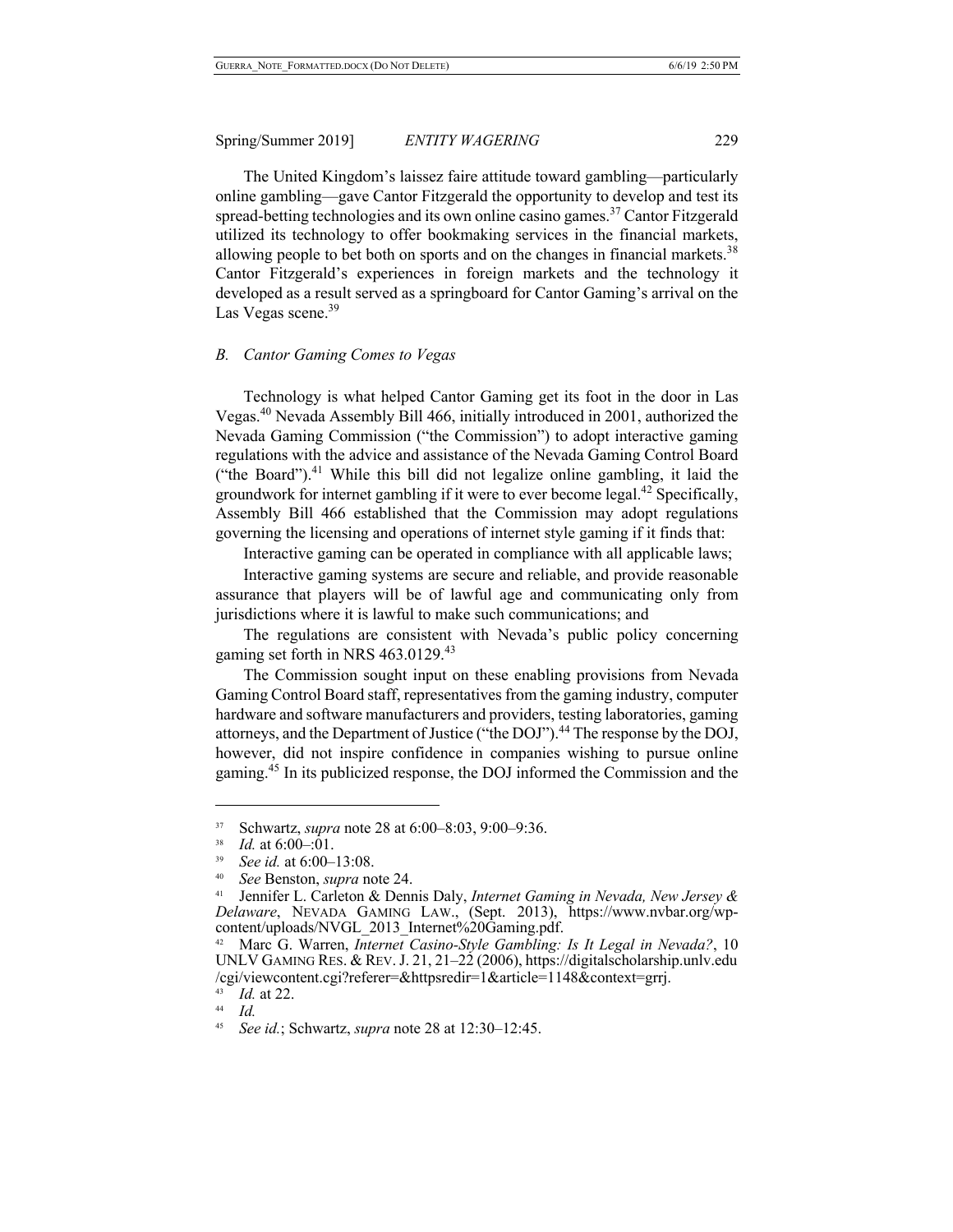Board of its belief that federal law prohibited gambling over the internet.<sup>46</sup>

Cantor Gaming, however, recognized an opportunity.<sup>47</sup> Taking the technology Cantor Gaming had developed in the United Kingdom, Amaitis traveled to Las Vegas in 2003 to introduce the idea of intrastate gaming.<sup>48</sup> Amaitis explained that this type of gaming had nothing to do with the internet and was based on the technology Cantor Fitzgerald had developed to facilitate wireless delivery of financial services information.<sup>49</sup>

The draw of this new technology lay in both its security and its speed, which was necessary in the online trading in which Cantor Fitzgerald had been a frontrunner.<sup>50</sup> Amaitis explained the technology's origins in his interview with David Schwartz:

[W]e were the first people to have an application on a Blackberry where you could actually trade a US Treasury bond. . .wireless[ly] in the United States. If you understand the concept of what that means, it's a millisecond transaction, it's not a ten-second transaction. It's touch it and you're done. So, there's no mistake; the technology has to be flawless and the encryption has to be flawless because you have to know that device, where it is, who's got it, you know are they authorized to trade it. Because we're not talking about ten dollars here, we're talking about hundreds of millions of dollars in bonds and trades.<sup>51</sup>

Confident in its technology and its ability to remain safe and fast, Cantor Gaming contacted Lionel Sawyer & Collins and began drafting a bill which would allow mobile gaming.<sup>52</sup> The result of this drafting was the 2005 "Mobile Gaming Act," which authorized the "manufacturing and operation of hand-held devices for wagering by casino resort patrons in various areas throughout the gaming premises."<sup>53</sup> The Mobile Gaming Act allowed for casino customers to play casino games in public areas of the resort on handheld devices.<sup>54</sup>

In March 2009, Cantor Gaming opened its doors at the M Resort.<sup>55</sup> The buzz surrounding the Wall Street big dog expanding its services to include sports wagering was palpable and evinced by the lines and crowds of people eager to place their bets in the new sportsbook.<sup>56</sup> Cantor Gaming wasted no time

<sup>46</sup> Warren, *supra* note 42, at 22*.*

<sup>47</sup> *See* Schwartz, *supra* note 28 at 12:00-13:00.

<sup>48</sup> *Id.*

<sup>&</sup>lt;sup>49</sup> *Id.* at 12:54–13:08.<br><sup>50</sup> *Id.* at 13:20–14:04.<br><sup>51</sup> *Id.* at 13:00, 14:00

*Id.* at 13:00–14:00.

<sup>52</sup> *Id.* at 13:30–14:30.

<sup>53</sup> Joseph Asher, *Mobile Gaming Comes to Nevada*, GLS NEWSL., Sept. 2006, at 3, https://www.nvbar.org/wp-content/uploads/GLS\_September\_2006\_56944ed69a09b .pdf.

 $\frac{54}{55}$  *Id.* at 11.

<sup>55</sup> Schwartz, *supra* note 28, at 17:00–17:20.

<sup>56</sup> *See* Benston, *supra* note 24.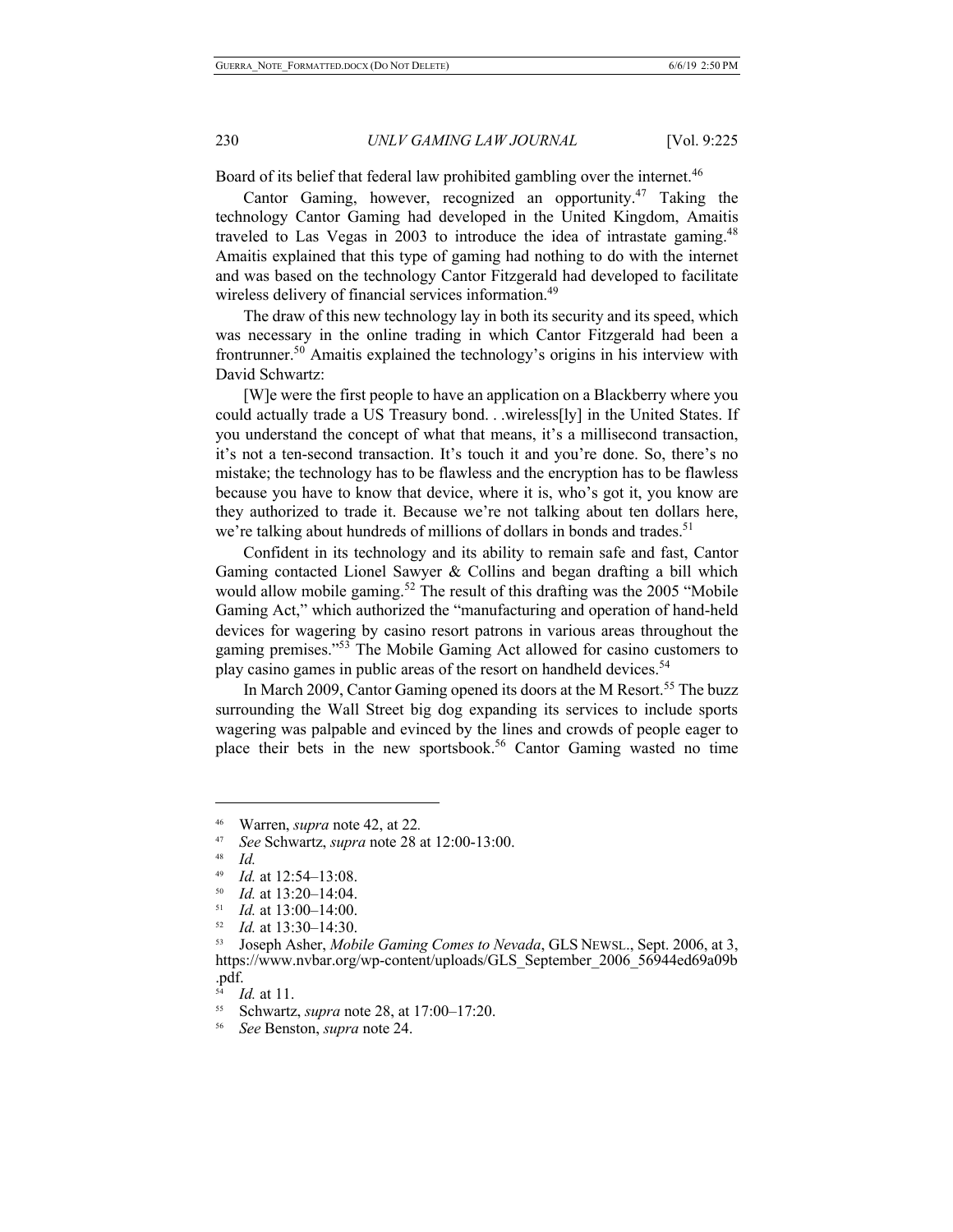integrating Wall Street lingo into Las Vegas sports wagering.<sup>57</sup> Yet, calling sports bettors "traders" and the sports book a "trading floor" wasn't all talk.<sup>58</sup>

The new M Resort sportsbook was created with qualities to make it more like a trading floor than a sportsbook.<sup>59</sup> At first glance, the space is different than most sportsbooks because it is occupied by cubicles for sports "traders," instead of the usual couches.<sup>60</sup> The most notable difference is in the technology on the floor.<sup>61</sup> Touch screens located at each cubicle allow traders to place bets during games and to bet on multiple games.<sup>62</sup> The screens also post the latest betting lines from other Las Vegas casinos, a practice which many other sportsbooks shun, but Cantor Gaming uses to encourage play.<sup>63</sup>

Cantor Gaming was not just interested in changing the way sportsbooks looked and felt; it was also interested in changing the limits on sports wagers.<sup>64</sup> Although most sportsbooks would only allow bets of \$5,000 or \$10,000, Cantor Gaming upped the ante and allowed its traders to bet \$50,000 on a game.<sup>65</sup> This was a hit with big players such as Floyd Mayweather and other serious gamblers.<sup>66</sup> Yet, in the end, it proved to be Cantor Gaming's downfall.<sup>67</sup>

## *C. Cantor Gaming and the "Jersey Boys"*

The strategy of allowing patrons to make big wagers proved to be risky for Cantor Gaming due to the nature of running a sportsbook.<sup>68</sup> When a sportsbook. takes a bet, it has to find a similar amount of bets to take on the other side of the game.<sup>69</sup> This means that the sportsbook wants to get just as many bets placed on Team A as Team B because it guarantees that the sportsbook will make money.<sup>70</sup> If a sportsbook cannot get bets on the other side of a game, the sportsbook itself is essentially betting against the individuals who place bets on one side of a

 $\overline{a}$ 

60 *Id.*

 $\frac{62}{63}$  *Id.* 

 $\frac{63}{64}$  *Id.* 

65 *Id.*

<sup>57</sup> *See id.*

 $\frac{58}{59}$  *Id.* 

<sup>59</sup> *See id.*

 $^{61}$  *See id.* 

<sup>&</sup>lt;sup>64</sup> *See* Planet Money, *supra* note 20.

<sup>66</sup> *See Floyd Mayweather Won \$700k Betting On Basketball*, WAGERMINDS (Feb. 15, 2012), http://www.wagerminds.com/blog/floyd-mayweather/floyd-mayweather- is-still-betting-4361/; Benston, *supra* note 24. 67 *See* Planet Money, *supra* note 20.

<sup>68</sup> *See id.*

<sup>69</sup> *See id.*

<sup>&</sup>lt;sup>70</sup> Chris Yuscavage, *Everything You Need to Know About How Betting Lines Work*, COMPLEX (Jan. 30, 2015), http://www.complex.com/sports/2015/01/how-betting-lines-work/.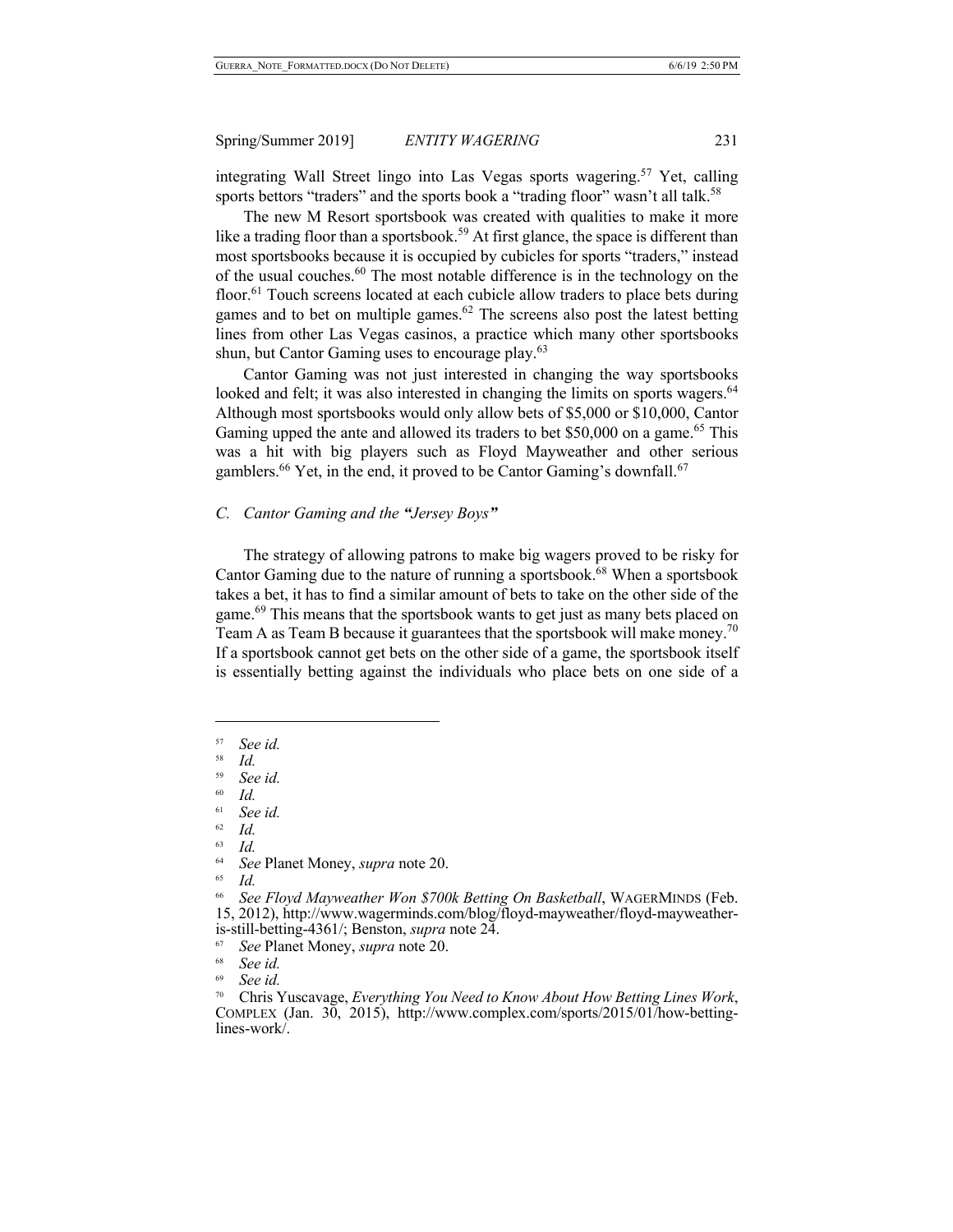game. $71$ 

Because it was hard to find bettors who would make such large bets on the other side of games, Cantor Gaming set its sights outside of Las Vegas.72 A Cantor Gaming executive was in touch with an individual named Gadoon Kyrollos, or as he was known to his associates, "Spanky."<sup>73</sup> Kyrollos ran a sophisticated illegal bookmaking ring out of New Jersey, which police there had dubbed the "Jersey Boys," and was always looking for new locations to place his bets.74

The situation was win-win for both Kyrollos and for Cantor Gaming.<sup>75</sup> When Cantor Gaming took a few too many bets on one side of a game, it would call Kyrollos and ask whether he would be willing to put down \$20,000, \$30,000, or \$50,000 on the other side.<sup>76</sup> Usually Kyrollos would say yes, as this allowed him to place bets on one side of a game in the Las Vegas sportsbook, and place bets on the other side in an offshore sportsbook – a practice called "middling."<sup>77</sup> This practice made a significant amount of money, but it was illegal, both for Kyrollos and for Cantor Gaming.<sup>78</sup>

Police in New Jersey, having caught wind of illegal bookmaking, began investigating the transactions of suspected bookies.79 One former New Jersey officer explained how the suspicion arose: "Through this vast network of people, someone would get paid off in Manhattan, and the next day someone else would get paid off in Las Vegas. Or money would appear in offshore betting accounts in Curacao—hundreds of thousands—millions of dollars."80 This investigation eventually led detectives to Kyrollos, and then to Cantor Gaming.<sup>81</sup>

Investigators uncovered illegal gambling activity that had taken place from 2009 until 2013, during which time Cantor gaming allowed "runners" to place bets for the third-party illegal gambling rings.<sup>82</sup> Investigators also uncovered that Cantor failed to file reports of large payouts in order to keep these illegal bettors happy.<sup>83</sup> Three years after the investigations, Cantor Gaming, which had changed its name to CG Technology, agreed to pay \$22.5 million in penalties for its

- $\frac{74}{75}$  *Id.* See *id.*
- 76 *Id.*
- 
- $\frac{77}{78}$  *Id. Id.*
- <sup>79</sup> *Id.*
- 
- $rac{80}{81}$  *Id.* <sup>81</sup> *Id.*

<sup>71</sup> *See* Planet Money, *supra* note 20.

 $\frac{72}{73}$  *Id.* 

 $\frac{73}{74}$  *Id.* 

<sup>&</sup>lt;sup>82</sup> Nate Raymond, *Cantor Fitzgerald affiliate pays \$22.5 Million to end U.S. gambling probe*, REUTERS (Oct. 3, 2016, 10:45 AM), https://www.reuters.com/ article/us-cantor-ftzgerld-settlement/cantor-fitzgerald-affiliate-pays-22-5-million- to-end-u-s-gambling-probe-idUSKCN1231XM.

<sup>83</sup> Planet Money, *supra* note 20.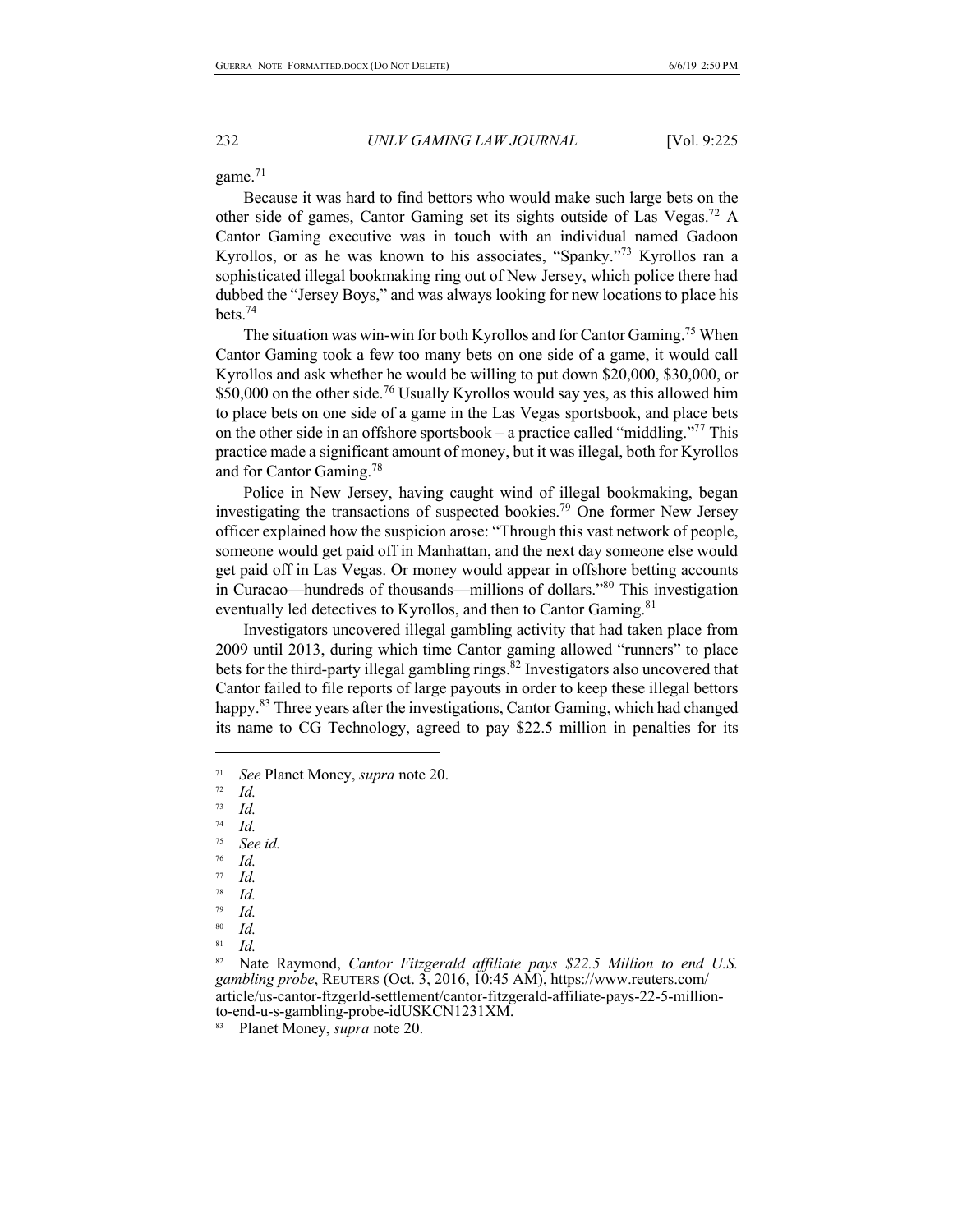involvement with illegal gambling.<sup>84</sup>

If the illegal gambling was not enough, the Nevada Gaming Control Board then uncovered failures in CG Technology's computerized system which led to incorrect payouts to patrons.<sup>85</sup> Most of these failures resulted in patrons' being underpaid, while a number of other patrons were overpaid.<sup>86</sup> The Board fined CG Technology \$1.5 million dollars and required that Lee Amaitis resign."<sup>87</sup>

Along with these two stipulations, the Board required that CG Technology retain an independent third party for one year to review its software and product development process and that the company set aside an escrow account of \$25,000 for underpaid bettors.<sup>88</sup> With two big strikes against CG Technology, the Board was keeping the sportsbook on a short leash.<sup>89</sup> Yet investigations into and complaints against CG Technology did not discourage the company from working to pursue its dream of making Las Vegas the Wall Street of the West by introducing entity wagering.<sup>90</sup>

#### *D. The Emergence of Entity Wagering In Las Vegas*

In 2015, Governor Sandoval passed into law Senate Bill 443, the entity wagering bill.<sup>91</sup> This bill allows for Nevada entities to place bets on behalf of investors who pay into a sports betting pool.<sup>92</sup> These investors include people who are participating outside the State of Nevada, as long as they are 21 years of age and provide personal identification, including social security number or tax identification.<sup>93</sup>

CG Technology was one of the driving forces behind the bill.<sup>94</sup> Despite setbacks due to its involvement in illegal gambling and problems with its computerized systems, CG Technology did not let go of the dream to make Las

<sup>84</sup> Raymond, *supra* note 82.

<sup>85</sup> Dustin Gouker, *Sportsbook Operator CG Technology Will Pay \$1.5 Million Fine In Nevada, CEO To Resign*, LEGAL SPORTS REP. (July 21, 2016, 8:21 AM), https://www.legalsportsreport.com/10093/sportsbook-operator-cg-technologynevada-fine/.

<sup>86</sup> *Id*.; Richard Velotta, *CG Technology agrees to Pay \$1.5 million fine and pay bettors who were shorted*, LAS VEGS. REV.-J. (July 21, 2016, 3:28 PM), https://www. reviewjournal.com/business/casinos-gaming/cg-technology-agrees-to-pay-1-5 million-fine-and-pay-bettors-who-were-shorted/.

<sup>87</sup> Gouker, *supra* note 85; Velotta, *supra* note 86.

<sup>&</sup>lt;sup>88</sup> Gouker, *supra* note 85.

<sup>89</sup> *See id.*

<sup>90</sup>*See* Purdum, *supra* note 1. 91 *Id*.

<sup>92</sup> *See id*.

<sup>&</sup>lt;sup>93</sup> *Id.*<br><sup>94</sup> Zack Hall, *First 'Mutual Funds' For Sports Betting Set To Go Live In Nevada,* LEGAL SPORTS REP. (Feb. 3, 2016, 7:34 AM), https://www.legalsportsreport.com/ 7709/entity-sports-betting-launch/.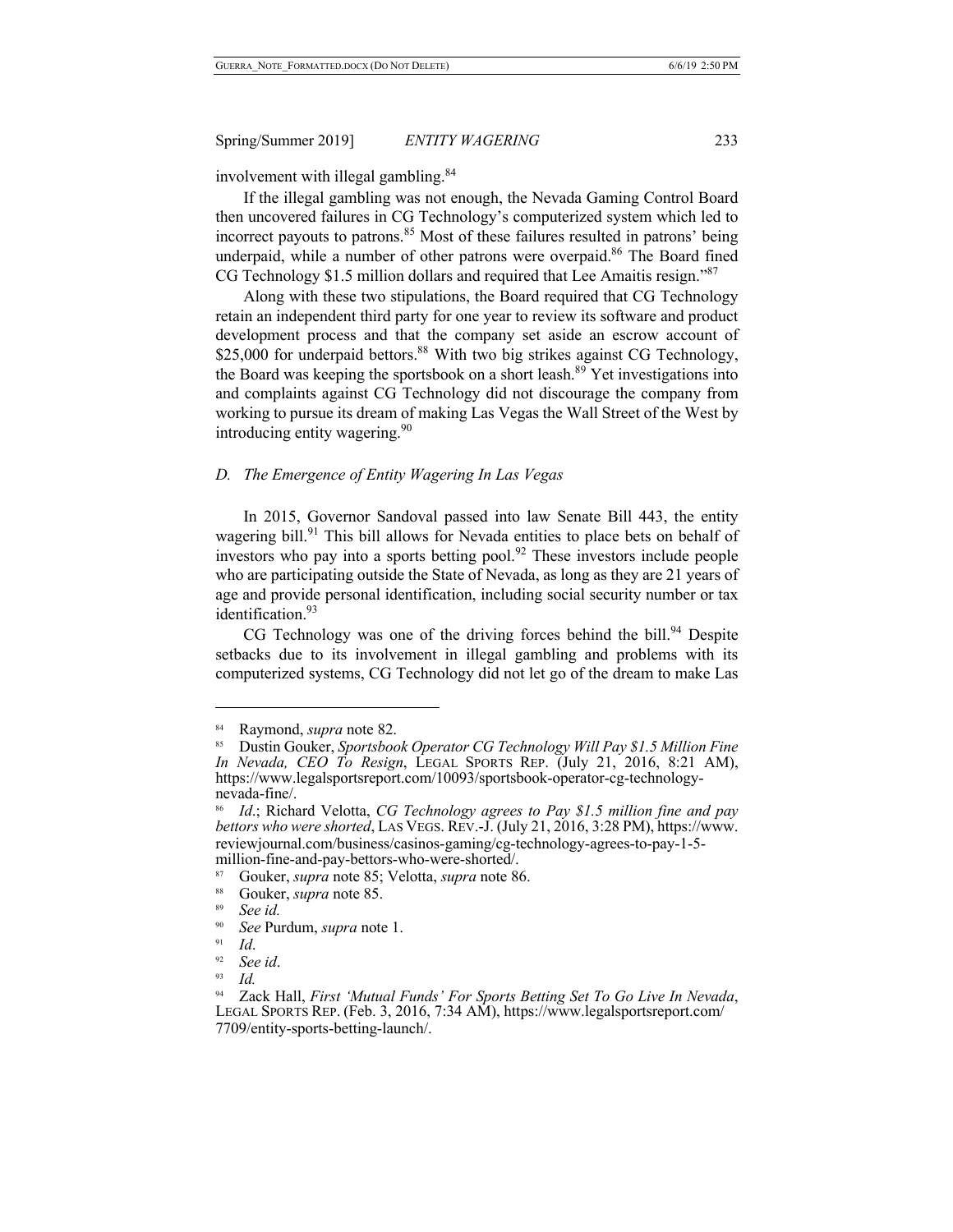Vegas sports wagering like Wall Street investing.<sup>95</sup> CG Technology developed Senate Bill 443, lobbied for its passage, and became the first sportsbook to take entity wagers.<sup>96</sup>

The bill was not welcomed with open arms by everyone in the State, however.<sup>97</sup> Most sports books, including the Westgate, William Hill, and MGM have adopted a 'wait-and-see' approach.<sup>98</sup> As of this writing, CG Technology remains the only sportsbook to take entity bets.<sup>99</sup> William Hill officials have declined to comment on entity betting, while Westgate's vice president of race and sports operations said the book has no plans to accept entity betting.<sup>100</sup> MGM Resorts International is the most hopeful sounding of the bunch, stating that it is reviewing the potential, although it is "too premature" to say whether they will accept entity wagers.<sup>101</sup>

Although, at the outset, most sportsbooks were unwilling to take entity wagers, entities willing to place wagers cropped up in the Las Vegas Valley.<sup>102</sup> The budding "investment groups" included Athletics Investments, Nevada Sports Investment Group, Bettor Investments, Hi-Line, and Contrarian.<sup>103</sup> The managers of these young funds structured their businesses like traders rather than gamblers.<sup>104</sup> Indeed, the entity wagering bill worked to create funds that turn sports betting into a field for "sophisticated, aggressive investors seeking to diversify their assets and earn a high return[,]"<sup>105</sup> as opposed to a pastime for the casual sports fan. Those involved in the entity wagering industry seemed to shy away from the term "gambler" and have instead resorted to terms such as "investor." $106$ 

Yet, despite the initial buzz of activity in entity wagering, some funds have dropped off, or changed their mode of operation.<sup>107</sup> Nevada Sports Investment Group is no longer accepting investors and was struck with litigation from the

<sup>95</sup> *See* Gouker, *supra* note 85; Planet Money, *supra* note 20.

<sup>&</sup>lt;sup>96</sup> Green, *supra* note 15.<br><sup>97</sup> *See Buck Wargo, Entity betting off to slow start with Nevada sports books*, LAS VEGAS REV.-J.(Sept. 17, 2016, 10:02 PM), https://www.reviewjournal.com/business /casinos-gaming/entity-betting-off-to-slow-start-with-nevada-sports-books/.

<sup>98</sup>*See id*. 99 *Id*.

 $\frac{100}{101}$  *Id.* 

 $\frac{101}{102}$  *Id.* 

<sup>102</sup>*Id.*. *See also Entity Wagering Questions Answered*, WAGERTRADERS, https://web.archive.org/web/20180815110454/http://www.wagertraders.com/ (last visited Mar. 30, 2019).

<sup>103</sup> *See* WAGERTRADERS, *supra* note 102.

<sup>104</sup> *See* Albert Chen & Will Green, *Mutual Attraction*, SPORTS ILLUSTRATED VAULT (June 27, 2016), https://www.si.com/vault/2016/06/28/mutual-attraction#. 105 *Id.*

<sup>106</sup> *See* Brandon James, *Bet as an Entity!*, THE WIZARD OF ODDS (Feb. 9, 2017), https://wizardofodds.com/games/sports-betting/bet-as-an-entity/ (interviewing two entity owners who called participants in entity wagering "investors").

<sup>107</sup> *See Entity Wagering Questions Answered*, *supra* note 102.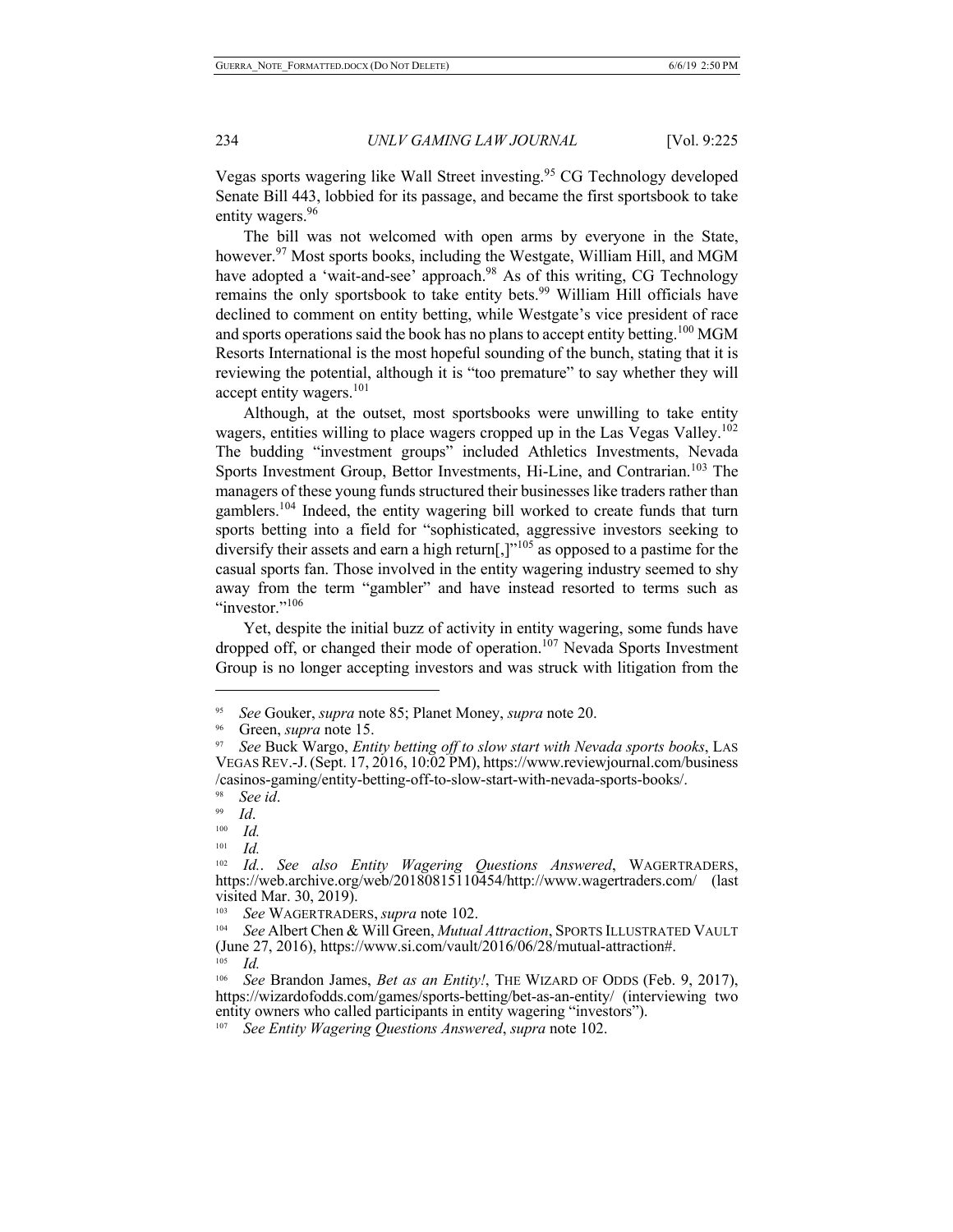SEC in 2018.<sup>108</sup> Bettor Investments switched entirely to a subscription model before its founder went "radio silent" and seems to have closed the original entity betting operation.<sup>109</sup> Contrarian, which started out strong in 2016, faced slow returns in early 2017 and fines in  $2018$ .<sup>110</sup> The initial growth of the industry seemed to be stifled in part by the lack of participation by more sportsbooks.<sup>111</sup> This lack of participation likely stems not only from doubt surrounding Senate Bill 443 and its proponent, CG Technology, but also from the uncertainty surrounding the Supreme Court's recent decision in *Murphy v. National Collegiate Athletic Association* ("*Murphy*") which struck down the law preventing states from legalizing sports betting.<sup>112</sup>

# III. MURPHY V. NATIONAL COLLEGIATE ATHLETIC ASSOCIATION

In May of 2018, the Supreme Court decided *Murphy v. National Collegiate Athletic Association*. <sup>113</sup> The result was that the Professional and Amateur Sports Protection Act ("PASPA"), the act that prevented states other than Delaware, Montana, Nevada, and Oregon from allowing sports betting, was declared unconstitutional.<sup>114</sup> The outcome of the case is monumental for the sports betting industry, but it may be contributing to the decline of the entity wagering industry. To understand the importance of the Supreme Court's decision to the entity wagering industry, it is important to understand both PASPA and the Supreme Court's reasoning behind its complete upheaval of the law.

<sup>108</sup> *Nevada Sports Investment Group*, WAGERTRADERS, https://web.archive.org/ web/20170825002256/http://www.wagertraders.com/nsig.html (last visited Mar. 30, 2019); Dustin Gouker, *SEC Files, Settles Litigation Against Nevada Sports Betting Funds*, LEGAL SPORTS REP. (Sept. 10, 2018, 11:15 PM), https://www.legalsports report.com/23953/sec-files-litigation-nevada-sports-betting-funds/.

<sup>109</sup> Todd Prince, *Complaints hit one of Nevada's sports betting mutual funds*, LAS VEGAS REV.-J. (Feb. 22, 2018, 7:35 PM), https://www.reviewjournal.com/business/ casinos-gaming/complaints-hit-one-of-nevadas-sports-betting-mutual-funds/.<br><sup>110</sup> Todd Prince *One of Nevada's First Sports Betting Funds Shines Then Stu* 

<sup>110</sup> Todd Prince, *One of Nevada's First Sports Betting Funds Shines, Then Stumbles*, LAS VEGAS REV.-J. (Mar. 24, 2017, 2:18 PM), https://www.reviewjournal.com/ business/casinos-gaming/one-of-nevadas-first-sports-betting-funds-shines-then- stumbles/; *see* Dustin Gouker, *supra* note 108.

<sup>&</sup>lt;sup>111</sup> *See James, supra* note 106.<br><sup>112</sup> *See Murphy y* Nat'l Colle

<sup>112</sup> *See* Murphy v. Nat'l Collegiate Athletic Ass'n, 138 S. Ct. 1461, 1485 (2018) (striking down the Professional and Amateur Sports Protection Act).

<sup>113</sup> *Id.* at 1485.

<sup>114</sup> *See Id.* at 1471; Noah Frank, *How Supreme Court's Decision on sports gambling could have seismic implications*, WTOP (Dec. 4, 2017, 5:08 AM), https://wtop.com/ sports/2017/12/how-the-supreme-courts-decision-on-sports-gambling-could-have- seismic-implications/.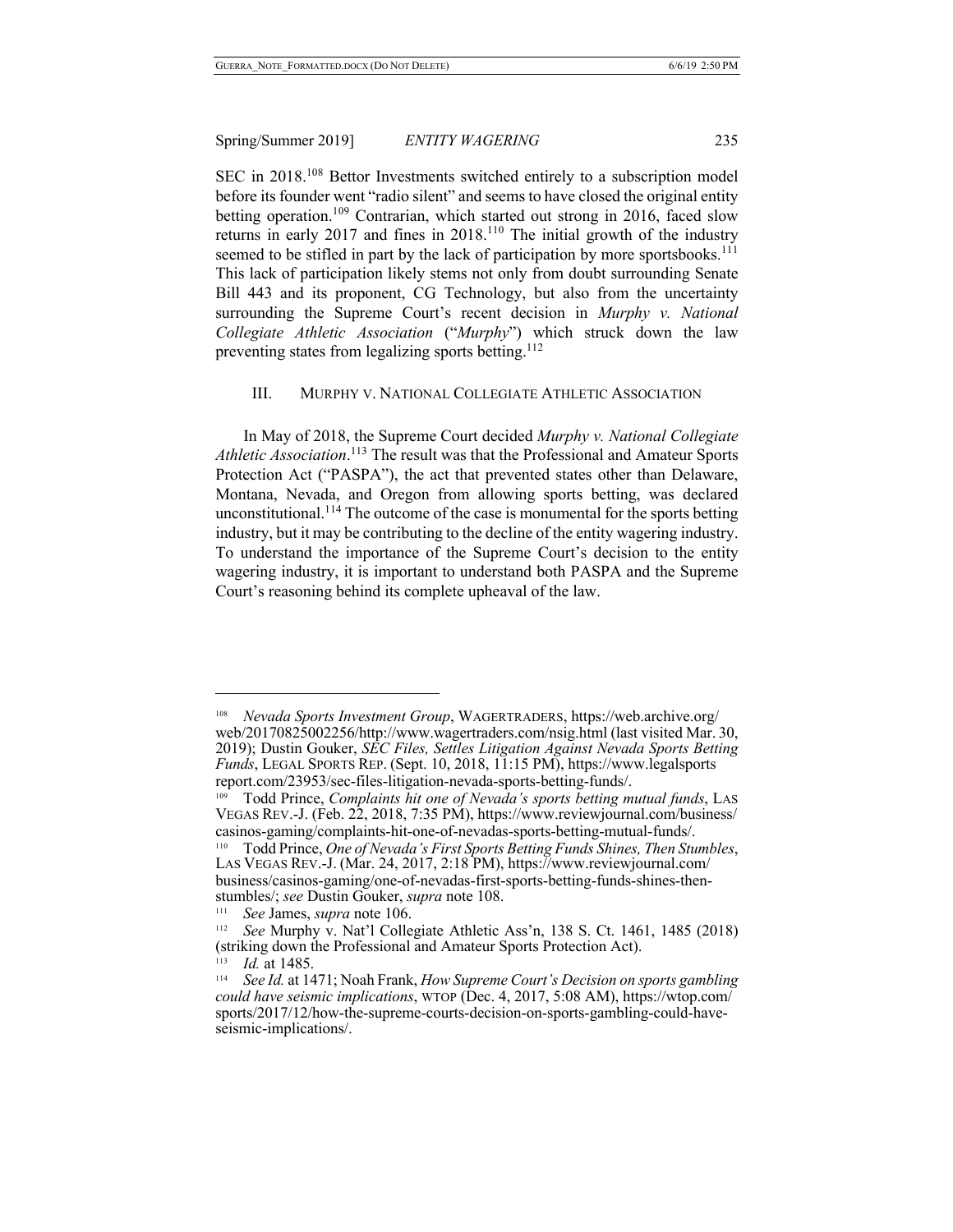## *A. The Professional and Amateur Sports Protection Act*

PASPA is short for the Professional and Amateur Sports Protection Act.<sup>115</sup> Congress passed the Act to protect the integrity of professional and amateur sports betting by prohibiting sports gambling under state law.<sup>116</sup> The Act worked to prohibit states from legalizing sports wagering.<sup>117</sup>

Before PASPA, only four states offered some form of sports betting.<sup>118</sup> The other forty-six states, although not previously prohibited from legalizing sports betting, were prohibited from regulating or taxing sports betting by the Act.<sup>119</sup> Yet, after facing scandals within the industry, sports leagues voiced concerns with the states' ability to venture into sports gambling.<sup>120</sup> The professional and amateur sports leagues took to the legislature to:

stop the spread of State–sponsored sports gambling and to maintain the integrity of our national pastime. . .[because] [s]ports gambling threatens to change the nature of sporting events from wholesome entertainment for all ages to devices for gambling. It undermines public confidence in the character of professional and amateur sports. Furthermore, State-sanctioned sports gambling will promote gambling among our Nation's young people.<sup>121</sup>

The leagues were particularly concerned that the ability to wage money on the outcome of sports matches would lead to match-fixing and would ultimately destroy the integrity of America's favorite pastimes.<sup>122</sup> Collegiate sports are particularly vulnerable to match-fixing, as athletes' lack of compensation raises the potential for "point shaving," a particular type of match-fixing that doesn't throw the game, but makes sure that the team wins or loses by a certain number of points to satisfy those who bet on the difference between the winning and losing score—otherwise known as the "point spread."<sup>123</sup> The leagues also feared

<sup>115 28</sup> U.S.C. §§ 3701-3704 (1992). 116 *Professional and Amateur Sports Protection*, Pub. L. No. 102–559, 106 Stat. 4227 (1992) (codified as 28 U.S.C. §§ 3701-3704 (1992)); Andrew Vacca, *Sports Betting: Why the United States Should Go All In*, 11 WILLAMETTE SPORTS L.J. 1, 3–<br>4 (2014).<br><sup>117</sup> See Frank, supported 114

<sup>&</sup>lt;sup>117</sup> See Frank, *supra* note 114.<br><sup>118</sup> See A.J. Perez, *What it means: Supreme Court strikes down PASPA law that limited sports betting*, USA TODAY (May 14, 2018), https://www.usatoday.com/ story/sports/2018/05/14/supreme-court-sports-betting-paspa-law-new- jersey/440710002/.

<sup>119</sup> *See id.* 

<sup>120</sup> *See* Chil Woo, *All Bets are Off: Revisiting the Professional and Amateur Sports Protection Act (PASPA)*, 31 CARDOZO ARTS & ENT. L.J. 569, 575–76 (2013).

<sup>121</sup> S.REP. No. 102–248, at 4 (1991) *as reprinted in* 1992 U.S.C.C.A.N. 3553, 3555. 122 *See* Woo, *supra* note 120, at 576.

<sup>123</sup> *See* Frank, *supra* note 114; Ray Gustini, *How Point Shaving Works*, THE ATLANTIC (Apr. 12, 2011), https://www.theatlantic.com/entertainment/archive/2011 /04/how-point-shaving-works/349575/; *Point Spread Betting*, ODDS SHARK, https:// www.oddsshark.com/sports-betting/point-spread-betting (last visited Apr. 19, 2019).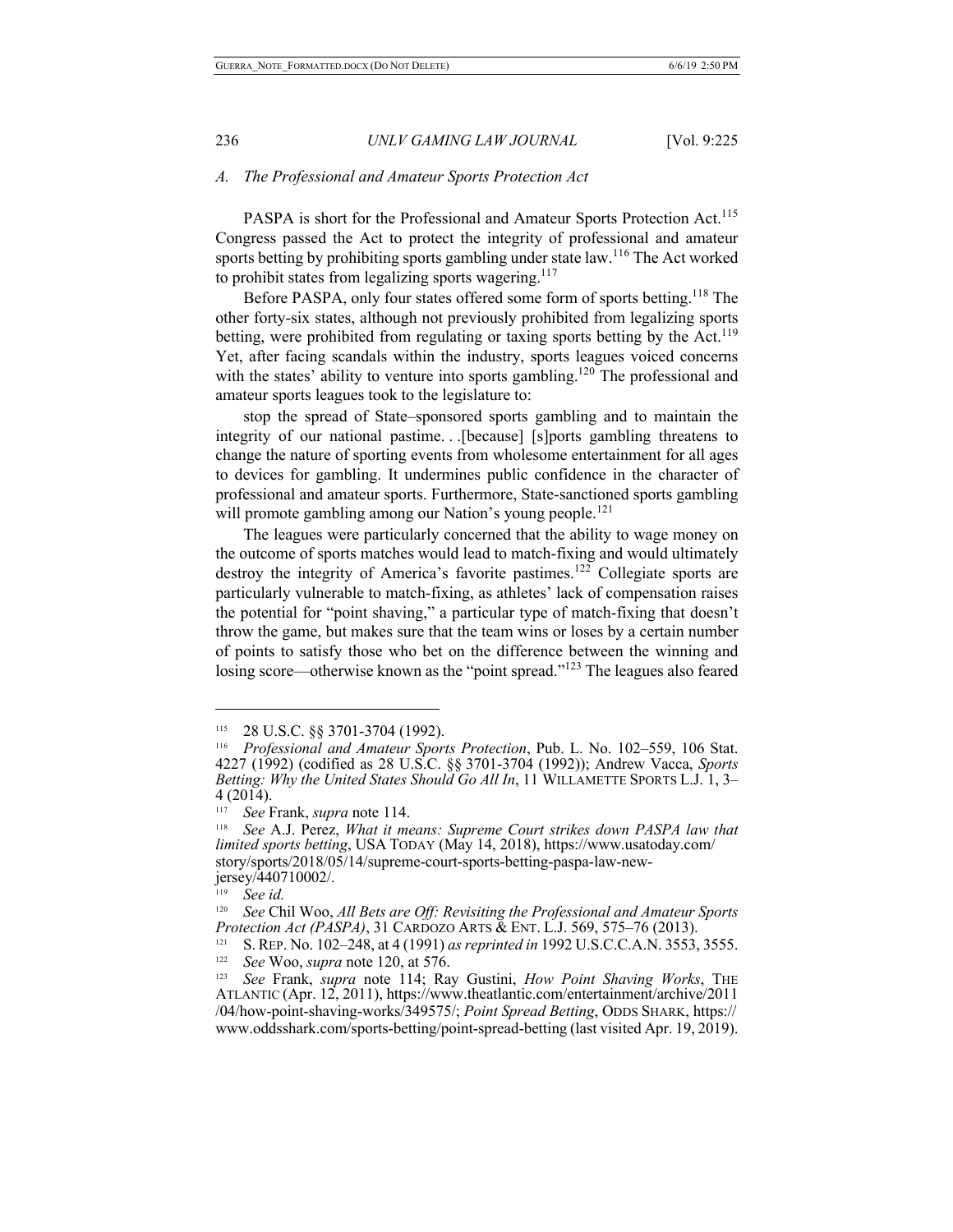that a disproportionate number of bets would be placed by low-income populations.124

The legislature agreed with the leagues' fears and expressed two major concerns, which it drafted PASPA to confront: (1) the exposure of children to sports gambling, and (2) the likelihood of corruption within the sports industry.<sup>125</sup> With these concerns in mind, Congress in 1992 passed PASPA, which states, in relevant part:

#### *Unlawful Sports Gambling*

It shall be unlawful for—

(1) a governmental entity to sponsor, operate, advertise, promote, license, or authorize by law or compact, or

(2) a person to sponsor, operate, advertise, or promote, pursuant to the law or compact of a governmental entity, a lottery, sweepstakes, or other betting, gambling, or wagering scheme based, directly or indirectly (through the use of geographical references or otherwise), on one or more competitive games in which amateur or professional athletes participate, or are intended to participate, or on one or more performances of such athletes in such games.<sup>126</sup>

However, the prohibition against government-sponsored sports gambling only went so far.<sup>127</sup> PASPA's drafters faced a unique problem: four states already had some form of legalized sports gambling.<sup>128</sup> Because Oregon, Delaware, Montana, and Nevada already had some form of sports wagering infrastructure in place, Congress was forced to address the existence of long-standing, statesponsored gambling. $129$ 

Congress members and proponents of the bill did not desire for PASPA to harshly effect these state economies that had already developed and relied in part on sports gambling, so it included two important exemptions in the Act.<sup>130</sup> First, the Act discussed existing state-authorized sports gambling schemes, stating:

128 *Id*.

<sup>124</sup> Frank, *supra* note 114.

<sup>125</sup> Woo, *supra* note 120, at 575.

<sup>126 28</sup> U.S.C. § 3702 (1992).

<sup>127</sup> *See* Vacca, *supra* note 116, at 4.

<sup>129</sup> *See id*; Perez, *supra* note 118.

<sup>130</sup> James C. W. Goodall, *Bringing Down the House: An Examination of the Law and Policy Underpinning the Professional and Amateur Sports Protection Act of 1992*, 67 RUTGERS U. L. REV. 1097, 1108 (2015).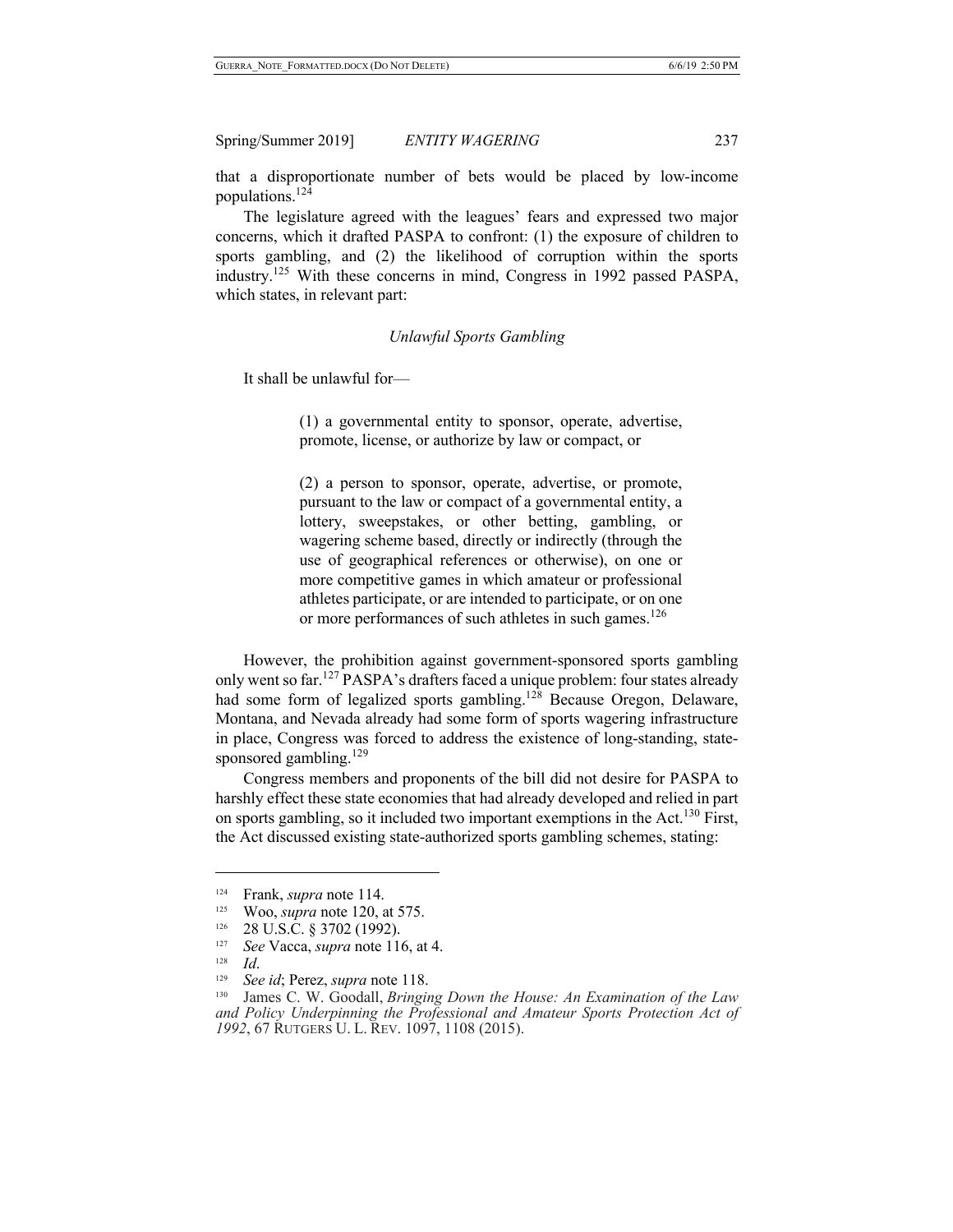(a) Section 3702 shall not apply to—

(1) a lottery, sweepstakes, or other betting, gambling, or wagering scheme in operation in a State or other governmental entity, to the extent that the scheme was conducted by that State or other governmental entity at any time during the period beginning January 1, 1976, and ending August 31, 1990;

(2) a lottery, sweepstakes, or other betting, gambling, or wagering scheme in operation in a State or other governmental entity where both—

(A) such scheme was authorized by a statute as in effect on October 2, 1991; and

(B) a scheme described in section 3702 (other than one based on parimutuel animal racing or jai-alai games) actually was conducted in that State or other governmental entity at any time during the period beginning September 1, 1989, and ending October 2, 1991, pursuant to the law of that State or other governmental entity; $^{131}$ 

Next, the Act addressed casinos with the potential to include sports betting:

(3) [A] betting, gambling, or wagering scheme, other than a lottery described in paragraph (1), conducted exclusively in casinos located in a municipality, but only to the extent that—

(A) such scheme or a similar scheme was authorized, not later than one year after the effective date of this chapter, to be operated in that municipality; and

(B) any commercial casino gaming scheme was in operation in such municipality throughout the 10-year period ending on such effective date pursuant to a comprehensive system of State regulation authorized by that State's constitution and applicable solely to such municipality; . .<sup>132</sup>

The exemptions under sections (1) and (2) worked to exclude state-run lotteries and other gambling schemes that had been enacted between January 1, 1976 and August 31, 1990, and gambling schemes that, although not state-run, were state-authorized any time between September 1, 1989 and October 2,

<sup>&</sup>lt;sup>131</sup> § 3704(a)(1)–(2).<br><sup>132</sup> § 3704(a)(3).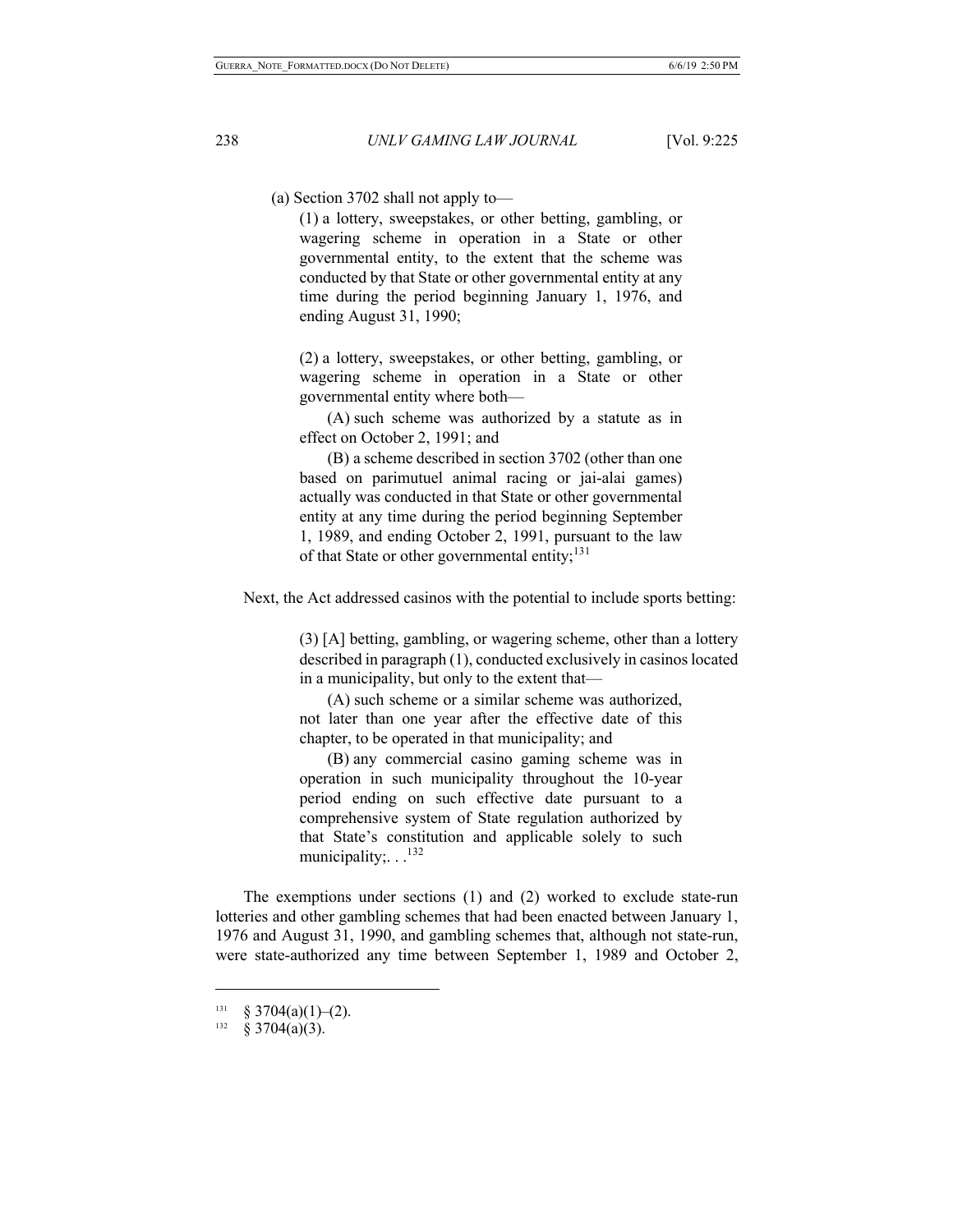1991.<sup>133</sup> The second important exemption, Section  $(3)$ , created one of the issues that eventually brought PASPA before the United States Supreme Court to determine whether the Act's prohibition on state-determined sports betting was constitutional.134

Section (3) identified casinos that had existed in a municipality for at least ten years prior to the Act's effective date.<sup>135</sup> The exemption went on to state that these municipalities, if they were to adopt legislation permitting sports betting within one year of PASPA's effective date, would fit under the same exemptions granted to Delaware, Oregon, Montana, and Nevada.<sup>136</sup> This exemption was created to encompass Atlantic City, New Jersey, which had a similar casino infrastructure as Nevada, with many of the same casino entities.<sup>137</sup>

The clock for New Jersey to legalize sports betting in order to be considered exempt under PASPA began running on January 1, 1993, giving the state one year to enact legislation legalizing sports betting.<sup>138</sup> New Jersey initially made efforts to beat this time-frame, placing a referendum on its November general election ballot to amend the state's constitution to allow for sports betting.<sup>139</sup> Yet, the resolution authorizing the referendum never reached the Assembly, and New Jersey's time ran out.<sup>140</sup>

Not to be thwarted, New Jersey casinos explored alternative ways to allow for sports betting in the state, such as attempting to simply allow New Jersey's Casino Control Commission to implement sports betting by regulation.<sup>141</sup> This attempt, however, failed when the Commission, along with New Jersey's Appellate and Supreme Court, rejected the plan.<sup>142</sup> The New Jersey judiciary

 $\overline{\phantom{a}}$ 

142 *Id.*

 $\frac{133}{134}$  § 3704(a).

<sup>134</sup> Johnathan Wood, *Symposium: In Sports-Betting case, the Supreme Court should bet on federalism*, SCOTUSBLOG (Aug. 16, 2017, 3:06 PM), http://www.scotusblog.com/2017/08/symposium-sports-betting-case-supremecourt-bet-federalism/. *See also* Ryan M. Rodenberg & John T. Holden, *Sports* 

*Betting Has An Equal Sovereignty Problem*, 67 DUKE L.J. ONLINE 1, 1–2 (2017), https://scholarship.law.duke.edu/cgi/viewcontent.cgi?article=1024&context=dlj\_on line (describing how the equal sovereignty issue posed by Section (3) of PASPA became one of the issues in the cases between the sports leagues and New Jersey Governor at the time, Chris Christie).<br>  $\frac{135}{8}$  § 3704(a)(3)(B).<br>  $\frac{136}{8}$   $\frac{83704}{82704}$ (a)(4)(A)

 $\frac{136}{137}$  § 3704(a)(3)(A).

<sup>137</sup> *See* Christopher L. Soriano, *The Efforts to Legalize Sports Betting in New Jersey—A History*, N.J. LAW., Apr. 2013, at 22. *Compare Casinos Gaming & Poker*, CASINO REINVESTMENT DEV. AUTH. (2013), http://www.atlanticcitynj.com/explore /casinos/, *with Las Vegas Hotels & Casinos*, LAS VEGAS, https://www.visitlasvegas .com/hotels-casinos/ (last visited Apr. 15, 2019) (showing that Las Vegas and Atlantic City have many of the same casino entities including the Tropicana, Hard Rock, and Harrah's, amongst others).<br><sup>138</sup> Soriano, *supra* note 137, at 23.

 $\frac{139}{140}$  *Id.* 

 $\frac{140}{141}$  *Id.* 

 $Id$ .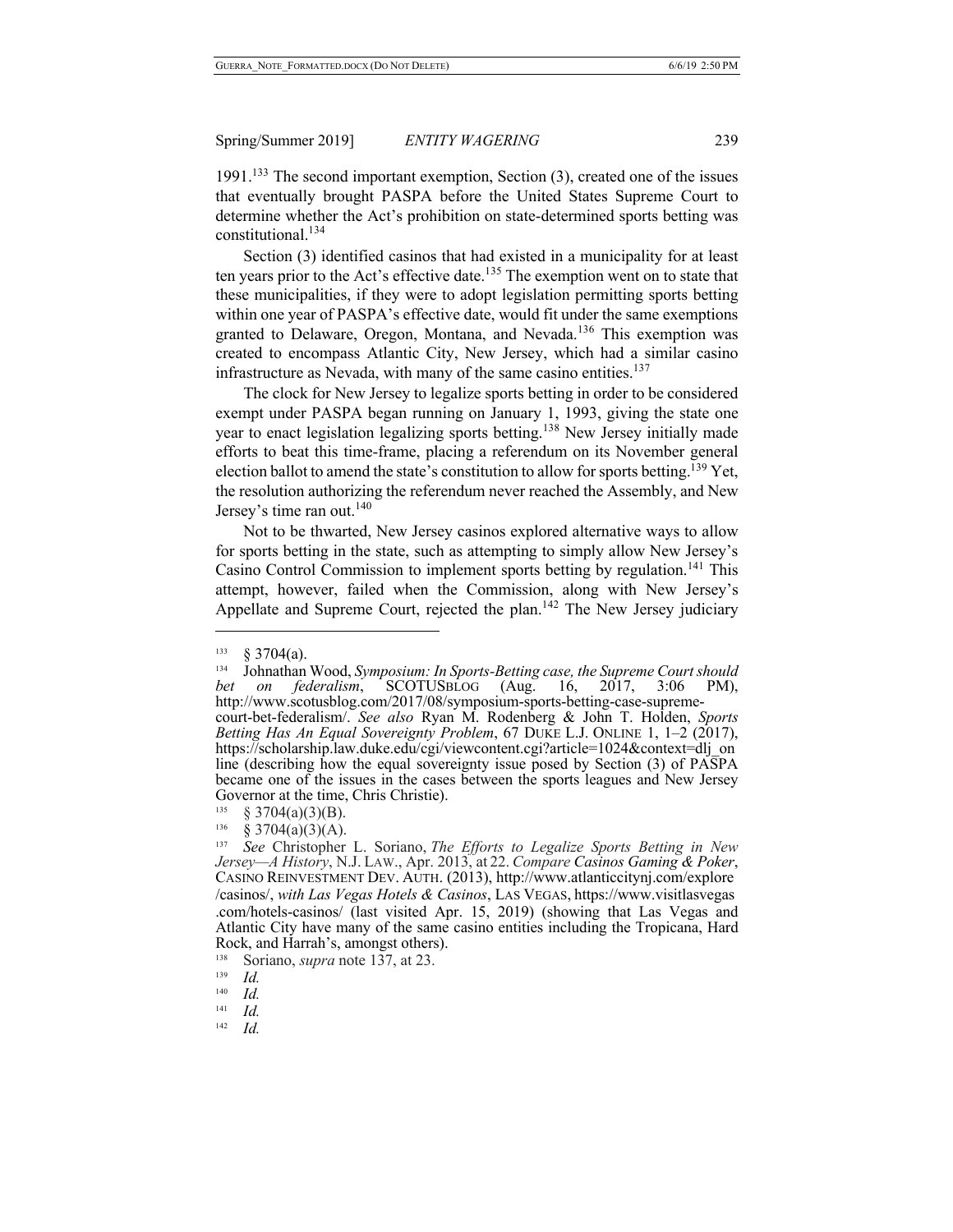came to the conclusion that sports betting could only be legalized through constitutional amendment.<sup>143</sup>

In 2011, New Jersey made another attempt at sanctioning sports betting, this time launching a direct attack by including the issue on a second referendum.<sup>144</sup> The New Jersey voters passed the state-wide referendum to legalize sports betting by an astonishing two-to-one margin.<sup>145</sup> New Jersey's then-Governor Chris Christie signed the legislation, authorizing New Jersey gaming officials to begin creating regulations for the new industry.<sup>146</sup>

This bold, almost taunting, move did not go unnoticed by the sports leagues, which had long been PASPA's most ardent supporters.<sup>147</sup> In response to the new state legislation, the National Collegiate Athletics Association ("NCAA"), National Basketball Association ("NBA"), National Football League ("NFL"), National Hockey League ("NHL"), and Major League Baseball ("MLB") all sued Governor Christie to force the State to comply with PASPA and abandon its attempt to legalize sports wagering.<sup>148</sup> New Jersey struck back, arguing that PASPA violates the Commerce Clause, the Due Process Clause, the Equal Protection Clause, and the Tenth Amendment.<sup>149</sup>

New Jersey initially failed in the lower courts, yet succeeded on one, distinct argument: that PASPA violates the constitution by "commandeering" State law.<sup>150</sup> New Jersey pointed out two unique ways that PASPA commandeers state law.<sup>151</sup> First, the Act regulates states and discriminates between states by allowing a select four to maintain sports betting, without giving any states the option to cede the issue of sports betting to the federal government.152 Second, rather than creating a federal ban on sports betting, the Act forbade states from legalizing sports betting, unless they fit under the Act's strict exemptions.<sup>153</sup>

These arguments proved compelling enough for the United States Supreme Court to take notice.<sup>154</sup> In June of 2017, The Supreme Court granted certiorari to determine whether PASPA unconstitutionally commandeers state law by taking the choice of whether or not to legalize gambling out of States' hands.<sup>155</sup>

 $\frac{143}{144}$  *Id.* 

<sup>144</sup> *See* David Purdum & Ryan Rodenberg, *Supreme Court will hear New Jersey sports betting appeal: What's next?*, ESPN (June 28, 2017), http://www.espn.com /chalk/story/\_/id/19736525/the-supreme-court-hear-new-jersey-sports-bettingappeal-happens-next.

 $\frac{145}{146}$  *Id.* 

 $\frac{146}{147}$  *Id.* 

<sup>147</sup> *See id.*; Woo, *supra* note 120*.*

<sup>148</sup> *See* Purdam, *supra* note 144*.*

<sup>149</sup> Soriano, *supra* note 137, at 24.

<sup>&</sup>lt;sup>150</sup> Wood, *supra* note 134.

 $\frac{151}{152}$  *Id.* 

 $\frac{152}{153}$  *Id.* 

 $\frac{153}{154}$  *Id.* 

<sup>154</sup> *See id.*

<sup>155</sup> *Id.*; David Purdum, *Supreme Court Agrees to Rule on Sports Betting*, ESPN.COM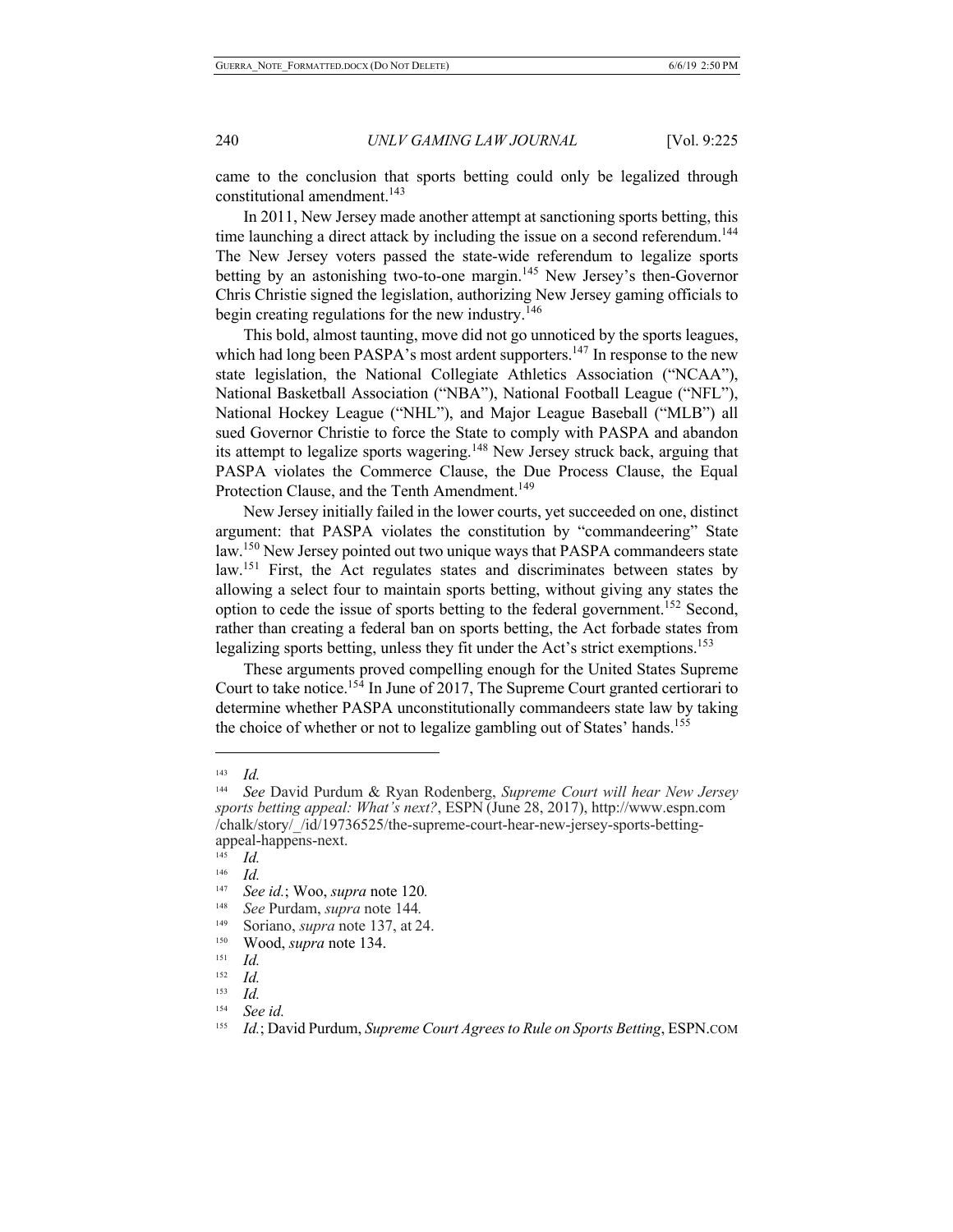# *B. The Supreme Court Declares PASPA Unconstitutional*

From the beginning, it seemed certain that the Supreme Court would declare PASPA unconstitutional.<sup>156</sup> The Supreme Court held oral arguments for *Christie v. National Collegiate Athletic Association* on December 4, 2017.157 During the hour of oral argument, the justices seemed to agree with New Jersey's position.158 Yet, some of the more liberal justices likened PASPA to the longestablished doctrine of preemption, indicating that it would be constitutional if considered as such.<sup>159</sup>

However, Chief Justice Roberts, Justice Kennedy, Justice Gorsuch, Justice Breyer, and Justice Alito were receptive to arguments that PASPA unconstitutionally commandeered state officials and that, had Congress wanted to create an Act *preempting* state law, it could have specified its intent.<sup>160</sup> Indeed, the justices did not seem to take to the suggestion that PASPA did not unconstitutionally commandeer state officials, particularly because the argument to the contrary was so sweeping.<sup>161</sup> Deputy Solicitor General Jeffery B. Wall advocated for the United States and proposed that PASPA did not act as a commandeer because although New Jersey could not peel back its prohibition against gambling only where it wanted (such as with sports betting), it could do away with all prohibitions on gambling.<sup>162</sup>

Chief Justice Roberts reacted somewhat incredulously to this statement.<sup>163</sup>

CHIEF JUSTICE ROBERTS: But what if the repeal – what if the repeal is across the board, no exceptions?

MR. WALL: If New Jersey just repeals its prohibitions, we have said we don't have a problem with that.

 $\overline{\phantom{a}}$ 

162 *Id.*

<sup>(</sup>June 28, 2017), http://www.espn.com/chalk/story/\_/id/19749356/us-supremecourt-hear-new-jersey-sports-betting-case.

<sup>156</sup> *See* Wood, *supra* note 134.

<sup>157</sup> Amy Howe, *Argument analysis: Justices seem to side with state on sports betting*, SCOTUSBLOG (Dec. 4, 2017, 2:51 PM), http://www.scotusblog.com/2017/ 12/argument-analysis-justices-seem-side-state-sports-betting/.

 $\frac{158}{159}$  *Id.* 

 $\frac{159}{160}$  *Id.* 

<sup>160</sup> *See id.*

<sup>161</sup> *See* The Legal Blitz, *SCOTUS Oral Arguments Suggest That America's Sports Betting Ban Could Soon End*, ABOVE THE LAW (Dec. 11, 2017, 12:59 PM), https://abovethelaw.com/2017/12/scotus-oral-arguments-suggest-that-americas-<br>sports-betting-ban-could-soon-end/?rf=1.<br> $\frac{162}{162}$ 

<sup>163</sup> *See id.*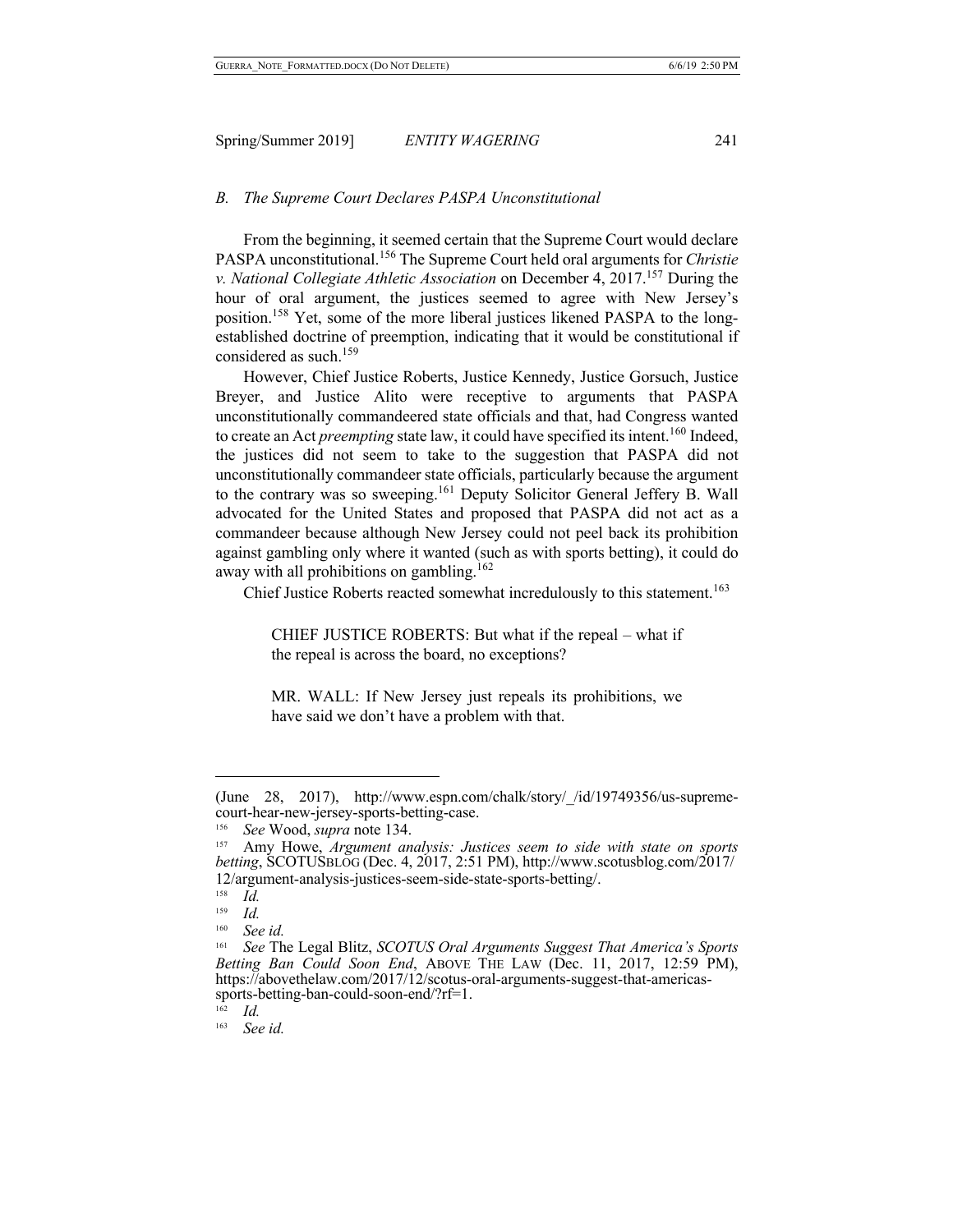CHIEF JUSTICE ROBERTS: Well, is that serious? You have no problem if there's no prohibition at all and anybody can engage in any kind of gambling they want, a 12-year-old can come into the casino and—you're not serious about that.

MR. WALL: I—I'm very serious about it, Mr. Chief Justice. The problem that Congress was confronting was state sponsored and sanctioned sports gambling schemes. It didn't care if I bet with my buddy on the Redskins game or we had an office pool. It wasn't going after all sports gambling.

CHIEF JUSTICE ROBERTS: Well, but when you put the state in a position that that's the only thing they can do, that's not a real choice.

MR. WALL: Oh, it's not the only thing they can do. They can strengthen or they can repeal in whole, or they can repeal in part in various ways. The one thing they can't do is affirmatively engage in the one kind of conduct that Congress took off the table as a policy matter, and that's the definition of preemption.<sup>164</sup>

Justice Breyer also seemed to prefer the arguments made on behalf of New Jersey, and even made a few of them himself.<sup>165</sup>

> JUSTICE BREYER: Okay. And then—now, I'm seeing this, I think. Is this your argument? And don't just say yes if it isn't, please.

(Laughter.)

JUSTICE BREYER: . . .Now I think what you actually say is the federal government makes a determination of what interstate commerce will be like in respect to this particular item. . ..Once it makes that determination, it can forbid state laws inconsistent with that determination. That's called preemption. But what it can't do is say that our determination is that the states roughly can do it as they want, but they can't do it that way; for to do that is to tell the state how to legislate,

<sup>164</sup> *Id.*; Transcript of Oral Argument at 61–63, Murphy v. Nat'l Collegiate Athletic Ass'n, 138 S. Ct. 1461 (2018) (Nos. 16-476, -477).

<sup>165</sup> The Legal Blitz, *supra* note 161.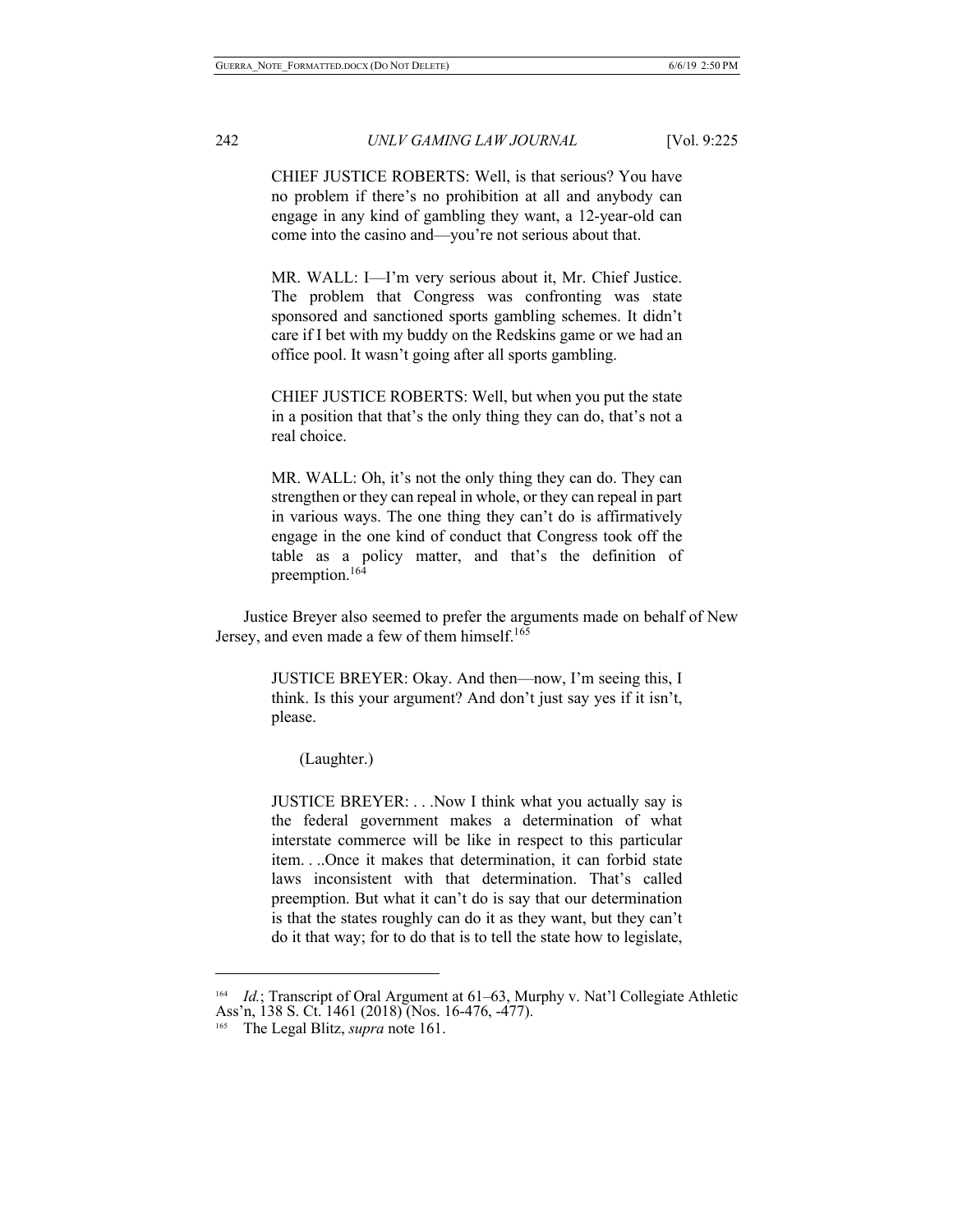in which case, it is the state and not the person who becomes the subject of a federal law.

MR. OLSON: I wish I had said that myself, Justice Breyer.

 $(Laughter.)<sup>166</sup>$ 

In response to the oral arguments, some journalists took Wall's sweeping explanation and the Justices' responses to suggest a win for New Jersey.<sup>167</sup> SCOTUS blog writer Amy Howe opined that the justices were sympathetic to New Jersey's cause and would potentially declare PASPA unconstitutional this summer.<sup>168</sup> Even the American Gaming Association, the national trade group, seemed hopeful in a press release statement issued December 4, following oral argument.<sup>169</sup>

> Today is a positive day for the millions of Americans seeking to legally wager on sporting events. While we can't predict the intentions of Supreme Court Justices, we can accurately predict the demise of the Professional and Amateur Sports Protection of 1992 (PASPA). The justices of the Court expressed deep interest in the role of the federal government—a role that we believe has created a thriving illegal market that has driven trillions of dollars to offshore websites and corner bookies. States and tribal sovereign nations have proven to be effective regulators of gaming and today's oral arguments before the Supreme Court moved them one giant step closer to offering a new product that Americans demand.<sup>170</sup>

On May 14, 2018, the Supreme Court issued its opinion declaring PASPA to be unconstitutional.171 In *Murphy v. National Collegiate Athletic Association*, re-named to reflect the new governor of New Jersey, the Court adhered relatively

<sup>166</sup> *Id.*; Transcript of Oral Argument, *supra* note 152, at 11–12.

<sup>167</sup> *See* Ilya Somin, Opinion, *Place your bets on federalism – thoughts on today's oral argument in Christie v. NCAA*, WASH. POST (Dec. 4, 2017), https://www.washingtonpost.com/news/volokh-conspiracy/wp/2017/12/04/place- your-bets-on-federalism-thoughts-on-todays-oral-argument-in-christie-vncaa/?utm\_term=.fb2abe821383. *See also* The Legal Blitz, *supra* note 161.

<sup>168</sup> Howe, *supra* note 157.

<sup>169</sup> *See* Press Release, American Gaming Ass'n, American Gaming Association Statement on Supreme Court Oral Arguments on Christie v. NCAA (Dec. 4, 2017), https://www.americangaming.org/new/american-gaming-association-statement-on-<br>supreme-court-oral-arguments-on-christie-v-ncaa/.

*Id.* 

<sup>171</sup> *See* Murphy v. Nat'l Collegiate Athletic Ass'n, 138 S. Ct. 1461, 1485 (2018).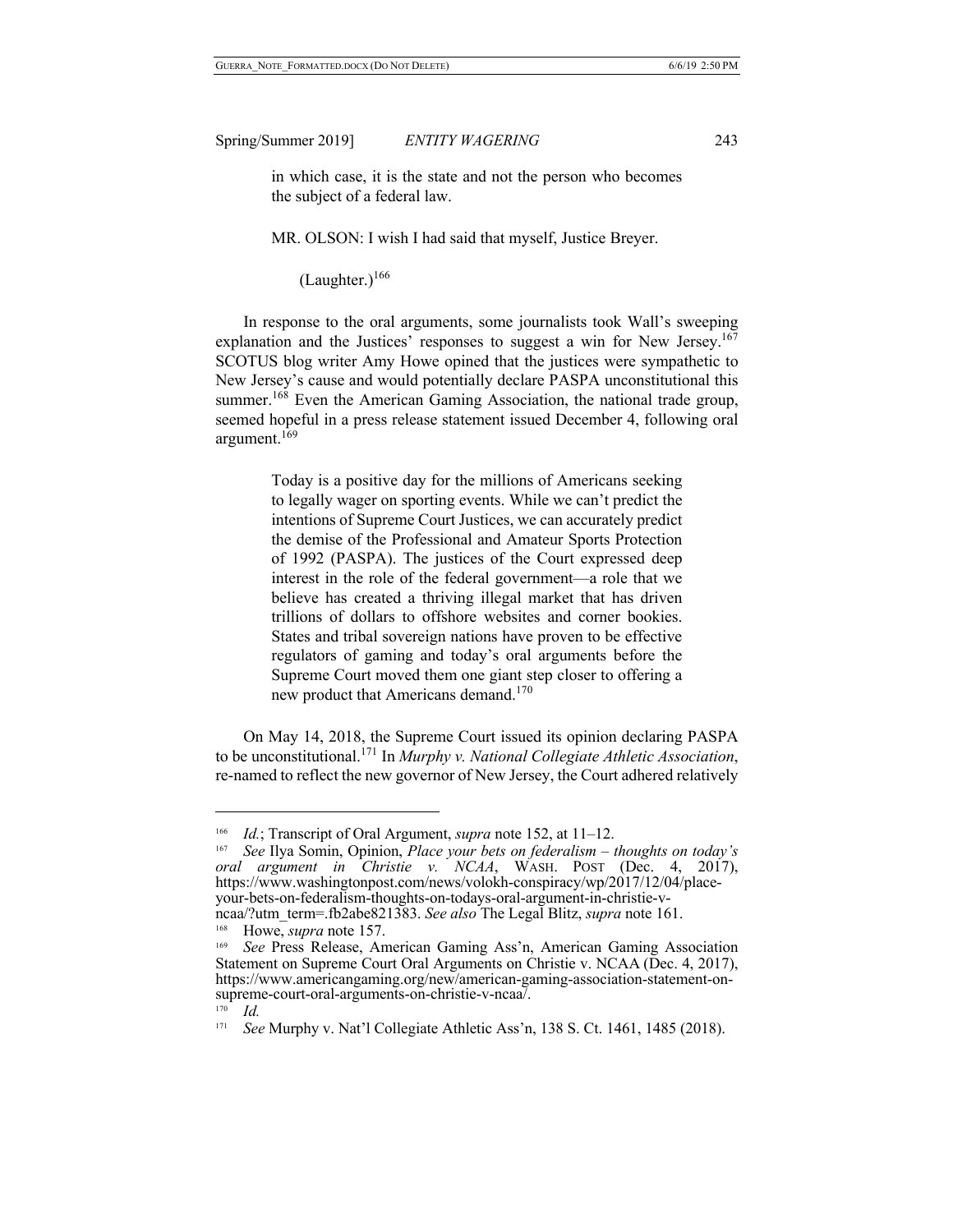closely to the speculation following oral arguments.<sup>172</sup> Justice Alito wrote the opinion, with which Justice Thomas concurred and Justice Breyer concurred in part.<sup>173</sup> Justice Ginsburg wrote a dissent, which Justice Sotomayor joined and Justice Breyer joined in part.<sup>174</sup>

Importantly, the crux of the disagreement between the justices was the issue of whether 28 U.S.C. § 3702(2) was severable from the challenged portion of §  $3702(1).$ <sup>175</sup> Justice Breyer summarized the argument:

> The challenged part of subsection (1) prohibits a State from "author[izing]" or "licens[ing]" sports gambling schemes; subsection (2) prohibits individuals from "sponsor[ing], operat[ing], advertis[ing], or promot[ing]" sports gambling schemes "pursuant to the law. . . of a governmental entity." The first says that a State cannot authorize sports gambling schemes under federal law; the second says that (just in case a State finds a way to do so) sports gambling schemes that a State authorizes are unlawful under federal law regardless. Justice Ginsburg makes clear, the latter section can live comfortably on its own without the first. $176$

The majority opinion, however, found that subsection (2) was not severable from the rest of the Act and declared PASPA unconstitutional in its entirety.<sup>177</sup> The Court reasoned that:

> if  $\S 3702(2)$  is severed from  $\S 3702(1)$ , it implements a perverse policy that undermines whatever policy is favored by the people of the State. If the people of a State support the legalization of sports gambling, federal law would make the activity illegal. But if a State outlaws sports gambling, that activity would be lawful under § 3702(2). We do not think that Congress ever contemplated that such a weird result would come to pass.<sup>178</sup>

The fact that the Court struck down PASPA in its entirety is important because it means that states can now go forward with plans to legalize sports

<sup>172</sup>*See* Press Release, *supra* note 169. *See generally Murphy*, 138 S. Ct. at 1474– 77.

 $\frac{173}{174}$  *Id.* at 1468*.* 

 $\frac{174}{175}$  *Id.* 

See id. at 1483, 1488, 1490.

<sup>176</sup> *Id.* at 1488 (internal quotations omitted). 177 *Id.* at 1484, 1485.

<sup>178</sup> *Id.* at 1483–84.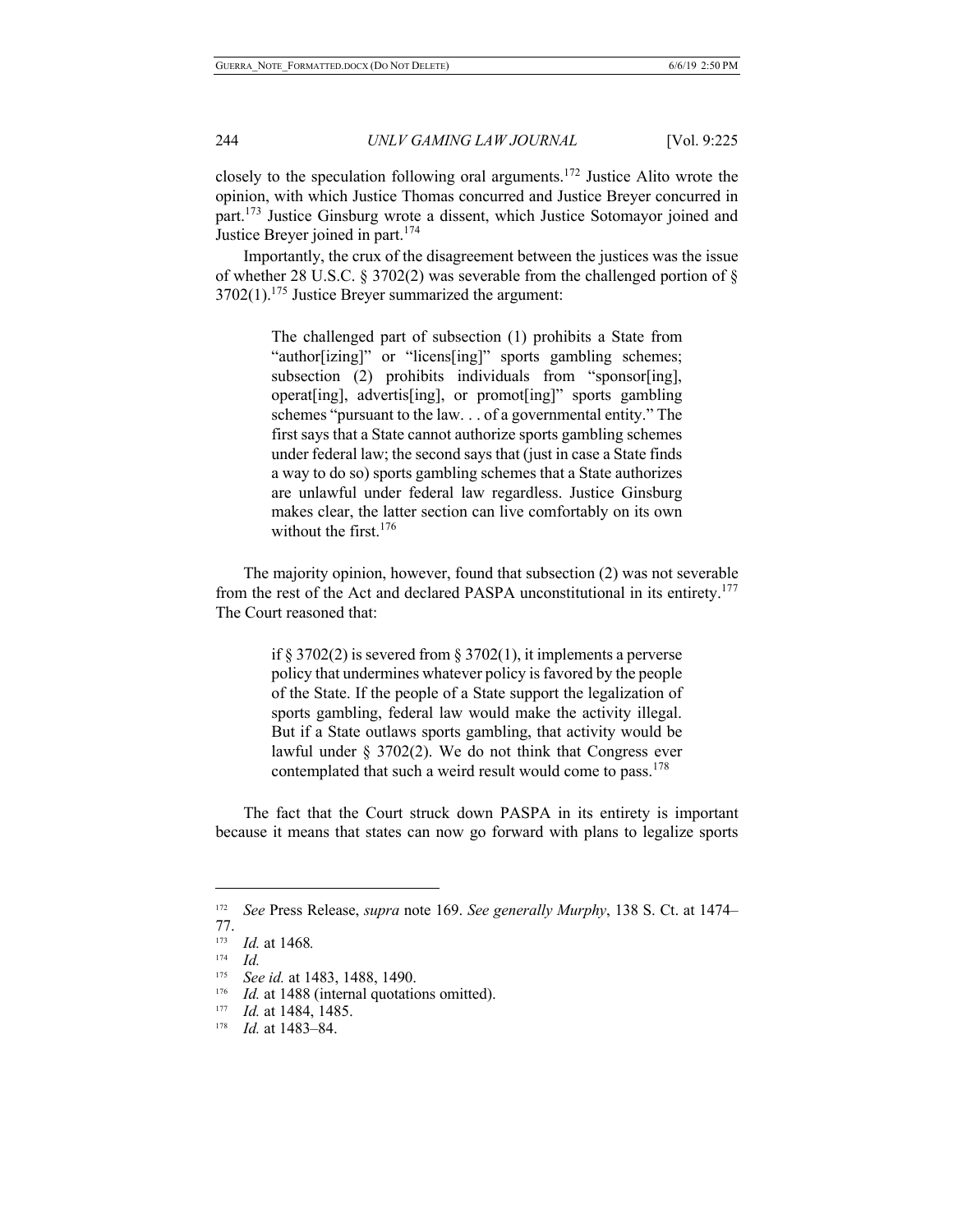wagering.<sup>179</sup> This means that the future of sports wagering in the United States, while ripe with potential, is more uncertain than ever as states determine whether or not they will offer sports wagering and how their legislative frameworks will be structured to support the new industries.<sup>180</sup> With the buzz surrounding the Supreme Court's decision on PASPA and the potential for future sports wagering jurisdictions, the interest in entity wagering may wane.<sup>181</sup>

## IV. THE FUTURE OF ENTITY WAGERING

It is hard to say whether there is a future for entity wagering, which is plagued by its shadowy past and the uncertain future of sports betting in the United States following *Murphy*, particularly because the industry came under even more scrutiny in 2018.<sup>182</sup> In February 2018, Bettor Investments, one of Nevada's sports betting mutual funds, was hit with complaints from its investors after its founder, Matt Stuart, went "radio silent."<sup>183</sup> After attempting to contact the founder regarding unpaid promissory notes, two clients filed complaints with the Nevada Secretary of State and the Attorney General.<sup>184</sup> Three other clients have indicated their intent to do the same.<sup>185</sup>

This is not the first time that Bettor Investments has shut down.<sup>186</sup> In a 2016 email to the Las Vegas Review-Journal, Stuart explained that the fines with which CG Technology was hit in 2016 for illegal gambling and money laundering made him question the health of the market, particularly because CG Technology was, and is, the only sportsbook taking entity wagers.<sup>187</sup> Yet Stuart did not pay the investors their money back when Bettor Investments initially shut down.188 Rather, he issued promissory notes, the collection of which is the crux of the 2018 complaints against him.<sup>189</sup>

In September 2018, another blow to the entity wagering industry came in the form of complaints from the Securities and Exchange Commission ("SEC").<sup>190</sup>

<sup>179</sup> Tyler Lauletta, *The Supreme Court has overturned the federal ban on sports betting—here's what that means for the immediate future of gambling in America*, BUS. INSIDER (May 14, 2018, 5:35 PM), https://www.businessinsider.com/supreme- court-sports-betting-decision-what-it-means-2018-5.

<sup>180</sup> *See id.*

<sup>181</sup> Prince, *supra* note 109. *See* Lauletta, *supra* note 179.

<sup>&</sup>lt;sup>182</sup> *See* Gouker, *supra* note 108.

<sup>183</sup> *See* Prince, *supra* note 109*.*

 $\frac{184}{185}$  *Id.* 

*Id.* 

<sup>186</sup> *Id.*

<sup>187</sup> *Id.*

 $\frac{188}{189}$  *Id.* 

 $\frac{189}{190}$  *Id.* 

<sup>190</sup> *See* John Mehaffey, *More Legal Woes Tied To CGT Sportsbooks, This Time For Entity Betting*, PLAY NEVADA (Sept. 14, 2018), https://www.playnevada.com/3333/ sports-betting-nevada-settlement/; Gouker, *supra* note 108.